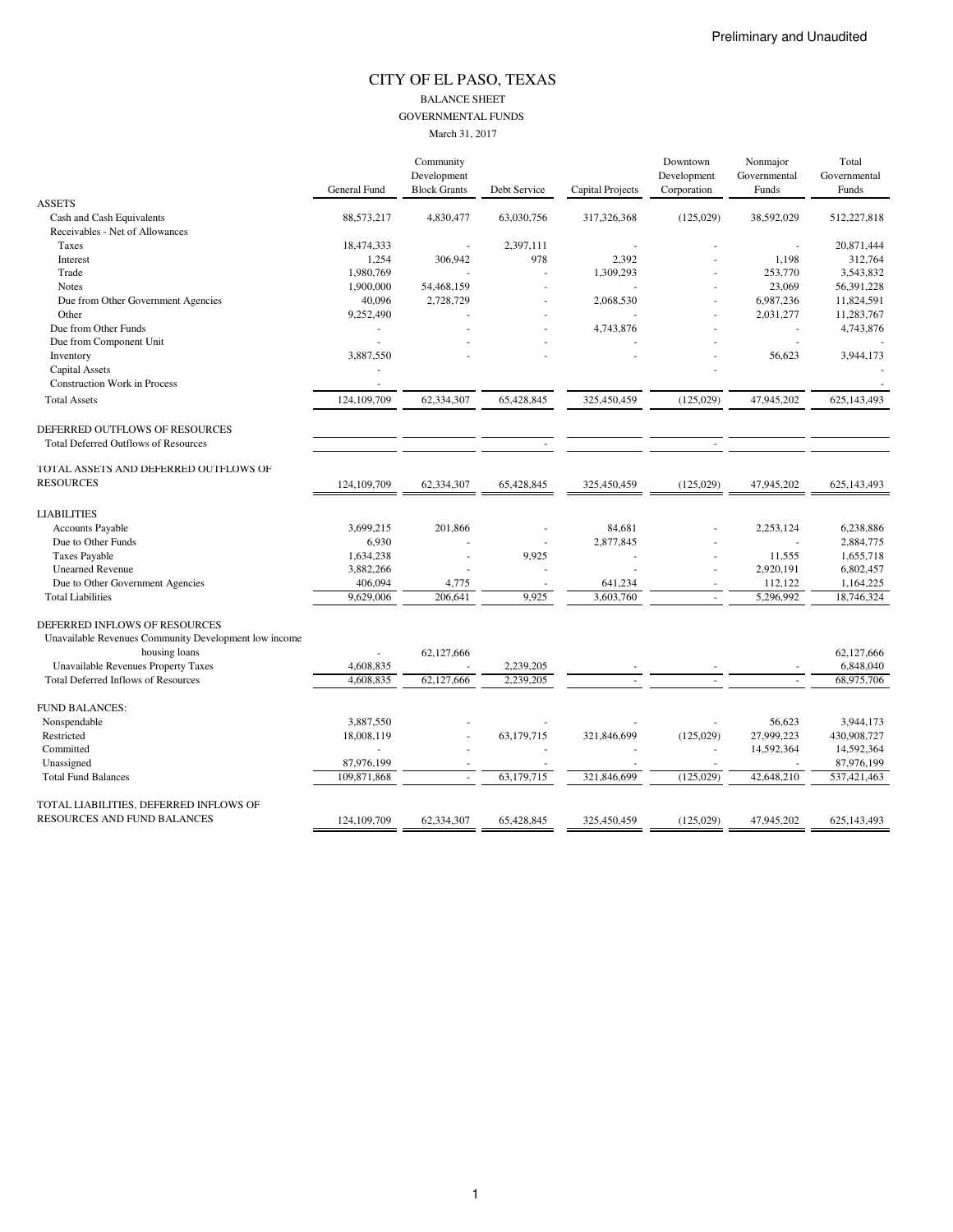STATEMENT OF REVENUES, EXPENDITURES AND CHANGES IN FUND BALANCES

GOVERNMENTAL FUNDS

|                                                  |              | Community           |              |                  | Downtown    | Nonmajor      | Total        |
|--------------------------------------------------|--------------|---------------------|--------------|------------------|-------------|---------------|--------------|
|                                                  |              | Development         |              |                  | Development | Governmental  | Governmental |
|                                                  | General Fund | <b>Block Grants</b> | Debt Service | Capital Projects | Corporation | Funds         | Funds        |
| <b>REVENUES</b>                                  |              |                     |              |                  |             |               |              |
| <b>Property Taxes</b>                            | 156,066,697  |                     | 87,986,144   |                  |             | 2,077,377     | 246,130,218  |
| Penalties and Interest-Delinquent taxes          | 648,384      |                     | 335,084      |                  |             |               | 983,468      |
| <b>Sales Taxes</b>                               | 50,204,443   |                     |              | 1,218,753        | 1,009,342   | 2,193,686     | 54,626,224   |
| <b>Franchise Fees</b>                            | 26,173,843   |                     |              |                  |             | 2,537,803     | 28,711,646   |
| Charges for Services                             | 15,734,060   | 1,593,850           | 744,526      | 1,926,343        | 53,863      | 16,466,618    | 36,519,260   |
| Fines and Forfeitures                            | 4,819,205    |                     |              |                  |             | 1,152,467     | 5,971,672    |
| Licenses and Permits                             | 8,071,786    | ÷                   |              | $\overline{a}$   |             | 7,864         | 8,079,650    |
| <b>Ticket Sales</b>                              |              |                     |              |                  | 26,196      |               | 26,196       |
| <b>Intergovernmental Revenues</b>                | 227,983      | 4,854,831           |              | 517,429          |             | 10,220,085    | 15,820,328   |
| Interest                                         |              | (1,296)             |              |                  | 8           |               | (1,288)      |
| Rents and Other                                  | 938,574      | 181,607             |              |                  | 200,000     | 1,188,916     | 2,509,097    |
| <b>TOTAL REVENUES</b>                            | 262,884,975  | 6,628,992           | 89,065,754   | 3,662,525        | 1,289,409   | 35,844,816    | 399,376,471  |
| <b>EXPENDITURES</b>                              |              |                     |              |                  |             |               |              |
| Current:                                         |              |                     |              |                  |             |               |              |
| General Government                               | 15,392,946   | 83,934              |              | 48,259           |             | 337,543       | 15,862,682   |
| <b>Public Safety</b>                             | 121,638,609  |                     |              |                  |             | 6,721,400     | 128,360,009  |
| Public Works                                     | 20,939,396   | ÷                   |              | 2,382,033        |             | 2,594,948     | 25,916,377   |
| Public Health                                    | 3,093,904    |                     |              |                  |             | 6,716,392     | 9,810,296    |
| Parks Department                                 | 10,479,066   | 35,383              |              | 8,942            |             | 852,778       | 11,376,169   |
| Library                                          | 4,564,603    |                     |              |                  |             | 67,607        | 4,632,210    |
| Non Departmental                                 | 11,742,033   |                     | 6,441        |                  | 495         | 145,845       | 11,894,814   |
| Culture and Recreation                           | 3,493,465    |                     |              | 275,616          | ÷,          | 8,580,751     | 12,349,832   |
| Economic Development                             | 4,718,276    |                     |              | 315,915          |             | 4,231,019     | 9,265,210    |
|                                                  | 277,920      | 4,998,802           |              | 20,677           |             |               | 5,411,593    |
| Community and Human Development                  |              |                     |              |                  |             | 114,194       |              |
| Debt Service:                                    |              |                     |              |                  |             |               |              |
| Principal                                        | 5,256,870    |                     |              |                  |             |               | 5,256,870    |
| <b>Interest Expense</b>                          | 636,912      | ÷,                  | 30,346,070   |                  | 1,968,185   |               | 32,951,167   |
| <b>Fiscal Fees</b>                               |              |                     | 8,200        | 14,590           | 9,000       |               | 31,790       |
| Capital Outlay                                   | 156,390      | 1,510,873           |              | 19,798,687       |             | 492,268       | 21,958,218   |
| TOTAL EXPENDITURES                               | 202,390,390  | 6,628,992           | 30,360,711   | 22,864,719       | 1,977,680   | 31,322,924    | 295,545,416  |
| Excess(Deficiency) of revenues over expenditures | 60,494,585   |                     | 58,705,043   | (19,202,194)     | (688, 271)  | 4,521,892     | 103,831,055  |
| OTHER FINANCING SOURCES(USES):                   |              |                     |              |                  |             |               |              |
| Transfers In                                     | 8,366,535    |                     | 107,750      |                  | 13,448      | 1,194,875     | 9,682,608    |
| <b>Transfers Out</b>                             | (3,573,173)  |                     |              | (108, 309)       |             | (5,749,504)   | (9,430,986)  |
| Proceeds from Sale of Capital Assets             |              |                     |              | 36,183           |             |               | 36,183       |
| Loan Proceeds                                    |              |                     |              | 168,645          |             |               | 168,645      |
| <b>Capital Contributions</b>                     |              |                     |              |                  |             |               |              |
| Other Sources (Uses)                             |              |                     | 364,335      | 129,644          |             | 1,369,865     | 1,863,844    |
| TOTAL OTHER FINANCING SOURCES(USES)              | 4,793,362    |                     | 472,085      | 226,163          | 13,448      | (3, 184, 764) | 2,320,294    |
|                                                  |              |                     |              |                  |             |               |              |
| Net change in fund balances                      | 65,287,947   |                     | 59,177,128   | (18,976,031)     | (674, 823)  | 1,337,128     | 106,151,349  |
| Increase in inventory                            |              |                     |              |                  |             |               |              |
| Fund balances - beginning of year                | 44,583,921   |                     | 4,002,587    | 340,822,730      | 549.794     | 41.311.082    | 431.270.114  |
| Fund balances - end of period                    | 109,871,868  |                     | 63,179,715   | 321,846,699      | (125,029)   | 42,648,210    | 537,421,463  |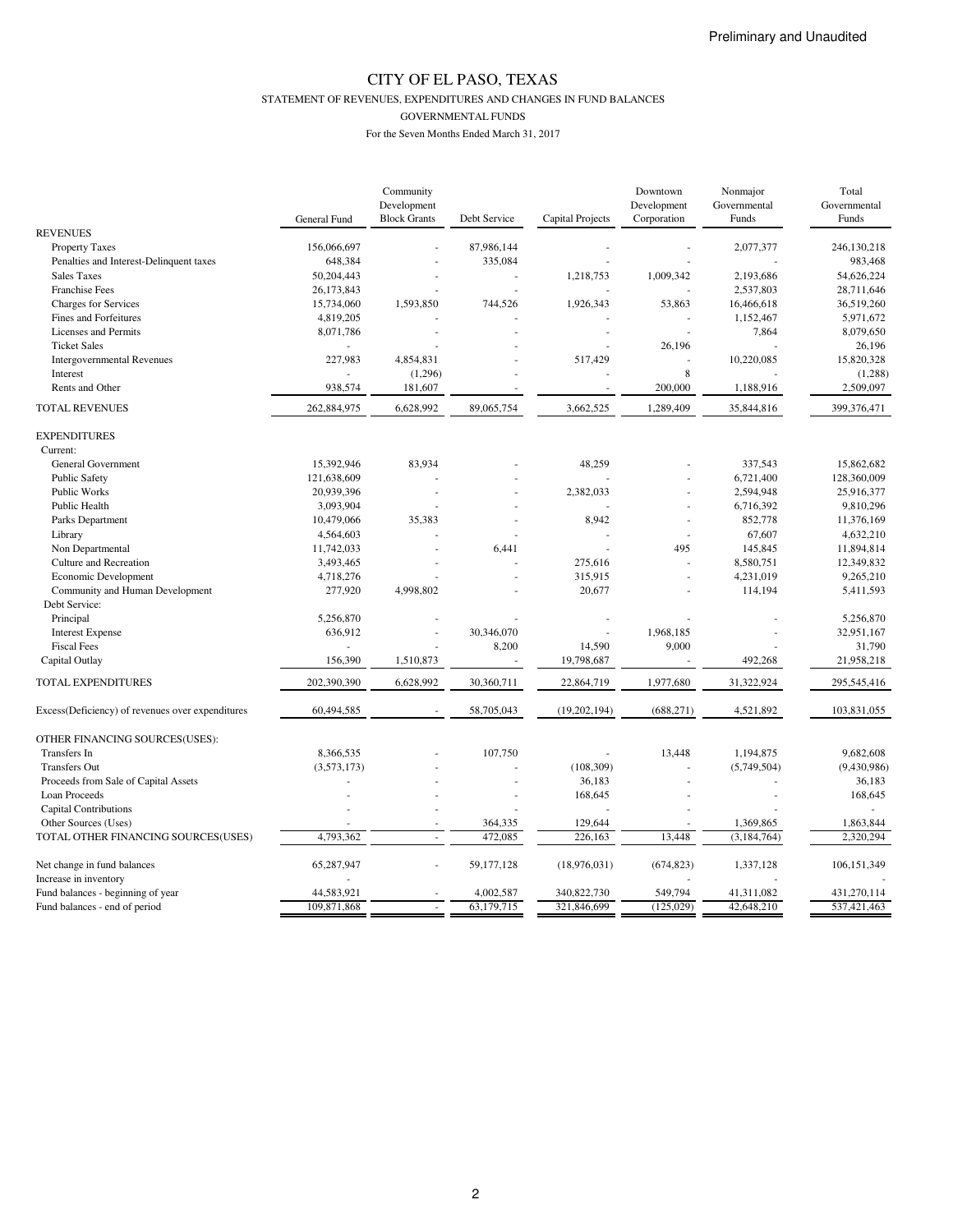#### STATEMENT OF NET POSITION CITY OF EL PASO, TEXAS March 31, 2017 PROPRIETARY FUNDS

|                                                                    |                                     |                           | Business-type Activities - Enterprise Funds |                                 |                                      |                      |                                                        |
|--------------------------------------------------------------------|-------------------------------------|---------------------------|---------------------------------------------|---------------------------------|--------------------------------------|----------------------|--------------------------------------------------------|
|                                                                    | El Paso<br>International<br>Airport | Environmental<br>Services | <b>Mass Transit</b>                         | International<br><b>Bridges</b> | Tax Office<br><b>Enterprise Fund</b> | Totals               | Governmental<br>Activities - Internal<br>Service Funds |
| <b>ASSETS</b>                                                      |                                     |                           |                                             |                                 |                                      |                      |                                                        |
| Current assets:                                                    |                                     |                           |                                             |                                 |                                      |                      |                                                        |
| Cash and Cash Equivalents                                          | 39,388,520                          | 31,765,911                | (32,051,009)                                | 1,264,571                       | 927,115                              | 41,295,108           | 22,319,282                                             |
| Receivables - Net of Allowances:                                   |                                     |                           |                                             |                                 |                                      |                      |                                                        |
| Taxes                                                              |                                     |                           | 6,802,560                                   |                                 |                                      | 6,802,560            |                                                        |
| Interest                                                           | 1,030                               |                           |                                             | 143                             |                                      | 1,173                | 568                                                    |
| Trade                                                              | 393,980                             | 3,137,461                 | 2.638.517                                   |                                 | 84,173                               | 6,254,131            | 4,976                                                  |
| Due from Other Government Agencies                                 | 348,253                             | 192,808                   | 1,825,971<br>185,441                        |                                 |                                      | 2,018,779<br>533,694 | 1,094,040                                              |
| Prepaid Items<br>Due From Other Funds                              |                                     |                           | 2,877,845                                   |                                 |                                      | 2,877,845            |                                                        |
| Inventory                                                          | 1,557,179                           |                           | 4,242,673                                   |                                 |                                      | 5,799,852            |                                                        |
| Total current assets                                               | 41,688,962                          | 35,096,180                | (13, 478, 002)                              | 1,264,714                       | 1,011,288                            | 65,583,142           | 23,418,866                                             |
| Noncurrent assets:                                                 |                                     |                           |                                             |                                 |                                      |                      |                                                        |
| Restricted Cash and Cash Equivalents                               |                                     | 20,146,294                |                                             | 4,760,709                       |                                      | 24,907,003           |                                                        |
| Capital Assets:                                                    |                                     |                           |                                             |                                 |                                      |                      |                                                        |
| Land                                                               | 1,381,099                           | 6,887,813                 | 11,871,902                                  | 2,469,531                       |                                      | 22,610,345           |                                                        |
| Buildings, Improvements & Equipment, Net                           | 237,408,839                         | 26,007,852                | 92,141,841                                  | 14,492,096                      | 29,123                               | 370,079,751          | 52,517                                                 |
| <b>Construction</b> in Progress                                    | 16,874,678                          | 5,521,249                 | 53,851,039                                  | 324,654                         |                                      | 76,571,620           | 394,608                                                |
| Total noncurrent assets                                            | 255,664,616                         | 58,563,208                | 157,864,782                                 | 22,046,990                      | 29,123                               | 494,168,719          | 447,125                                                |
| <b>TOTAL ASSETS</b>                                                | 297, 353, 578                       | 93,659,388                | 144,386,780                                 | 23,311,704                      | 1,040,411                            | 559,751,861          | 23,865,991                                             |
|                                                                    |                                     |                           |                                             |                                 |                                      |                      |                                                        |
| DEFERRED OUTFLOWS OF RESOURCES                                     |                                     |                           |                                             |                                 |                                      |                      |                                                        |
| Deferred Outflow of Resources - Pension Contributions              | 1,180,184                           | 1,769,860                 | 3,196,099                                   | 219,279                         |                                      | 6,365,422            | 511,921                                                |
| Deferred Outflow of Resources - Econ/Demog Losses                  | 1,250,046                           | 1,874,630                 | 3,385,295                                   | 232,261                         |                                      | 6,742,232            | 542,225                                                |
| <b>Total Deferred Outflows of Resources</b>                        | 2,430,230                           | 3,644,490                 | 6,581,394                                   | $\overline{451,540}$            |                                      | 13,107,654           | 1,054,146                                              |
| Total Assets & Deferred Outflows                                   | 299,783,808                         | 97,303,878                | 150,968,174                                 | 23,763,244                      | 1,040,411                            | 572,859,515          | 24,920,137                                             |
|                                                                    |                                     |                           |                                             |                                 |                                      |                      |                                                        |
| <b>LIABILITIES</b>                                                 |                                     |                           |                                             |                                 |                                      |                      |                                                        |
| Current liabilities:                                               |                                     |                           |                                             |                                 |                                      |                      |                                                        |
| <b>Accounts Payable</b>                                            | 856,996                             | 462,147                   | 2,021,168                                   | 132,790                         | 3,975                                | 3,477,076            | 334,408                                                |
| Current Portion - Bonds, Notes and Capital                         | 1,831,900                           | 1,495,494                 | 1,575,436                                   | 1,213,319                       |                                      | 6,116,149            |                                                        |
| Due to Other Funds                                                 | 1,091,230                           | 1,886,196                 | 1,446,974                                   | 319,476                         |                                      | 4,743,876            |                                                        |
| <b>Taxes Payable</b>                                               | 50,626                              |                           | (1)                                         |                                 |                                      | 50,625               |                                                        |
| Interest Payable on Bonds and Notes                                | 108,945                             | 40,138                    | 101,043                                     | 12,362                          |                                      | 262,488              |                                                        |
| <b>Unearned Revenue</b>                                            | 1,061,793                           | 5,150                     | 246,149                                     | 5,000                           |                                      | 1,318,092            |                                                        |
| <b>Construction Contracts and Retainage Payable</b>                |                                     |                           |                                             |                                 |                                      |                      |                                                        |
| Compensated Absences - Current<br>Landfill Closure Costs - Current | 2,157,892                           | 904,848<br>992,875        | 1,658,295                                   | 184,032                         |                                      | 4,905,067<br>992,875 |                                                        |
| Total current liabilities                                          | 7,159,382                           | 5,786,848                 | 7,049,064                                   | 1,866,979                       | 3,975                                | 21,866,248           | 334,408                                                |
| Noncurrent liabilities:                                            |                                     |                           |                                             |                                 |                                      |                      |                                                        |
| Certificates of Obligation Bonds                                   |                                     | 19,791,120                | 55,495,585                                  | 4,871,009                       |                                      | 80,157,714           |                                                        |
| Revenue Bonds                                                      | 54,457,144                          |                           |                                             |                                 |                                      | 54,457,144           |                                                        |
| <b>Compensated Absences</b>                                        | 608,636                             | 255,214                   | 467,724                                     | 51,906                          | 177,989                              | 1,561,469            | 725,327                                                |
| <b>Landfill Closure Costs</b>                                      |                                     | 19,029,543                |                                             |                                 |                                      | 19,029,543           |                                                        |
| <b>Delta Transfer Station Closure Costs</b>                        |                                     | 123,876                   |                                             |                                 |                                      | 123,876              |                                                        |
| Claims and Judgments                                               |                                     |                           | 467,845                                     |                                 |                                      | 467,845              | 14,886,620                                             |
| Net Pension Obligation                                             | 9,925,655                           | 14,884,993                | 26,880,037                                  | 1,391,393                       |                                      | 53,082,078           | 4,305,392                                              |
| Other Postemployment Benefits                                      | 4,896,567                           | 6,664,718                 | 10,199,529                                  | 1,097,754                       |                                      | 22,858,568           | 1,994,560                                              |
| Total noncurrent liabilities                                       | 69,888,002                          | 60,749,464                | 93,510,720                                  | 7,412,062                       | 177,989                              | 231,738,237          | 21,911,899                                             |
| <b>TOTAL LIABILITIES</b>                                           | 77,047,384                          | 66,536,312                | 100,559,784                                 | 9,279,041                       | 181,964                              | 253,604,485          | 22,246,307                                             |
| DEFERRED INFLOWS OF RESOURCES                                      |                                     |                           |                                             |                                 |                                      |                      |                                                        |
| Deferred Inflow of Resources - Investment Earnings                 |                                     |                           |                                             | 452,809                         |                                      | 452,809              |                                                        |
| Total Deferred Inflows of Resources                                |                                     |                           |                                             | 452,809                         |                                      | 452,809              | $\sim$                                                 |
| <b>NET POSITION</b>                                                |                                     |                           |                                             |                                 |                                      |                      |                                                        |
| Net investment in capital assets                                   | 201,098,527                         | 18,585,656                | 102,268,154                                 | 12,402,910                      |                                      | 334, 355, 247        | 75,882                                                 |
| Unrestricted                                                       | 21,637,897                          | 12,181,910                | (51,859,764)                                | 1,628,484                       | 858,447                              | (15, 553, 026)       | 2,597,948                                              |
| TOTAL NET POSITION                                                 | 222,736,424                         | 30,767,566                | 50,408,390                                  | 14,031,394                      | 858,447                              | 318,802,221          | 2,673,830                                              |
|                                                                    |                                     |                           |                                             |                                 |                                      |                      |                                                        |
| TOTAL LIABILITIES AND NET POSITION                                 | 299,783,808                         | 97,303,878                | 150,968,174                                 | 23,763,244                      | 1,040,411                            | 572,859,515          | 24,920,137                                             |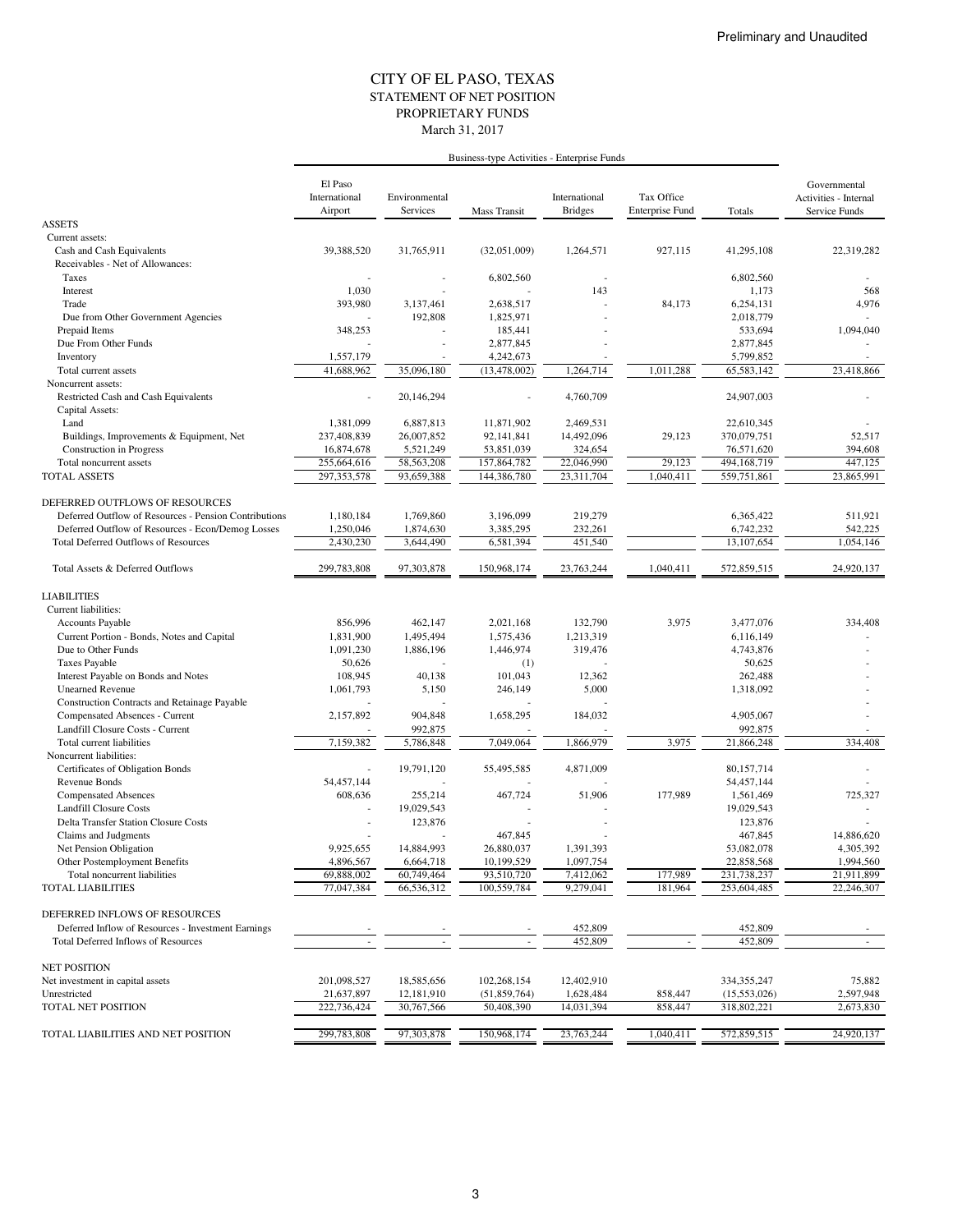#### CITY OF EL PASO, TEXAS STATEMENT OF REVENUES, EXPENSES AND CHANGES IN FUND NET POSITIONPROPRIETARY FUNDSFor the Seven Months Ended March 31, 2017

| Governmental<br>El Paso<br>Tax Office<br>Activities -<br>Operating<br>International<br>Environmental<br>Operating<br>Operating<br>International<br>Operating<br>Operating<br>Enterprise<br><b>Internal Service</b><br>Budget<br>Airport<br>Budget<br>Services<br><b>Budget</b><br><b>Budget</b><br><b>Bridges</b><br><b>Budget</b><br>Fund<br>Funds<br>Mass Transit<br>Total<br><b>OPERATING REVENUES:</b><br>3,333,320<br>1,514,974<br>1,514,974<br><b>Intergovernmental Revenues</b><br>$\overline{\phantom{a}}$<br>$\overline{a}$<br>30,000<br>304,494<br>304,494<br>Penalties and Interest-Delinquent taxes<br>$\overline{a}$<br>72,825<br>44.282<br>Charges of Rentals and Fees<br>46, 191, 376<br>24,314,284<br>70,000<br>87,411<br>44,657,457<br>37,323,866<br>20,226,066<br>21,863,933<br>12,517,304<br>12,517,304<br>Charges of Tolls<br>Charges of Fares and Fees<br>374,500<br>197,820<br>487,300<br>548,354<br>10,830,000<br>4,862,654<br>5,608,828<br>9,977,908<br>Sales to Departments<br>35,820,995<br>Premium Contributions<br>$\overline{\phantom{a}}$<br>$\overline{a}$<br><b>General Revenues</b><br>237,682<br>172,943<br>1,365,000<br>436,857<br>2,500,000<br>2,330,785<br>204,898<br>65,720<br>456,783<br>921,618<br>3,211,203<br>37,936,048<br>20,596,829<br>25.299.495<br>13,400,000<br>22,872,962<br>12,766,484<br>3.363.320<br>1.885.188<br>67,814,260<br>46.255.686<br>48,043,676<br>7.266.264<br><b>Total Operating Revenues</b><br><b>OPERATING EXPENSES:</b><br>17,840,614<br>10,984,212<br>23,637,891<br>12,420,751<br>34,743,383<br>19,840,875<br>3,362,955<br>1,699,974<br>1,176,294<br>606,535<br>45,552,347<br>3,899,693<br><b>Personnel Services</b><br>79,000<br>9,200<br>6,827<br>(315,920)<br>2,963,993<br>1,059,076<br>1,075,103<br><b>Contractual Services</b><br>10,000<br>$\overline{\phantom{a}}$<br>940,375<br>191,783<br>12,689<br>90,232<br>693,530<br><b>Professional Services</b><br>57,689<br>250,769<br>292,710<br>24,860<br>319,564<br>7,417,541<br>7,887,200<br>1,307,975<br>15,036,405<br>7,529,406<br>1,875,600<br>855,283<br>227,000<br>12,734,298<br>1,852,025<br><b>Outside Contracts</b><br>2,890,970<br>150,664<br>58<br>2,555,072<br>Fuel and Lubricants<br>284,923<br>132,531<br>3,277,500<br>1,414,623<br>2,755,956<br>1,260,461<br>12,350<br>2,785<br>500<br>2,810,458<br>1,079,265<br>562,317<br>2,618,374<br>140,154<br>32,826<br>179,550<br>118,626<br>7,802,327<br>2,740,113<br>Materials and Supplies<br>3,764,071<br>4,470,184<br>5,680,495<br>382,825<br>112,222<br>3,380<br>416<br>Communications<br>370,100<br>9,967<br>148,250<br>28,797<br>27,672<br>154,366<br><b>Utilities</b><br>1,955,099<br>1,033,287<br>228,700<br>102,248<br>689,151<br>94,500<br>42,552<br>1,867,238<br>15,180<br>1,390,000<br>51,700<br>83,500<br>18,127<br>346,754<br>199,803<br>729,319<br>5,312<br>Operating Leases<br>9,247<br>945,653<br>415,668<br>134,600<br>86,474<br>149,240<br>1,177<br><b>Travel and Entertainment</b><br>104,414<br>101,800<br>33,820<br>32,000<br>30,035<br>16,000<br>3,495<br>14,000<br>4,525<br>176,289<br>500<br>306<br><b>Benefits Provided</b><br>45,000<br>23,925<br>24,231<br>30,944,791<br>15,827<br>808,962<br>941,500<br>352,500<br>399,011<br>838,465<br>215,521<br>393,148<br>100,246<br>684,094<br>Maintenance and Repairs<br>$\sim$<br>3,150,000<br>1,400,000<br>1,400,000<br>Landfill and Transfer Station Utilization<br>$\overline{\phantom{a}}$<br>317.504<br>6,549,271<br>1,713,479<br>3,234,223<br>105,350<br>328,855<br>257,955<br>5,321,992<br>17,446<br><b>Other Operating Expenses</b><br>2,773,681<br>1,183,455<br>496,402<br>10,398,149<br>9,933,487<br>13,337,818<br>34,933,735<br>5,692<br>Depreciation<br>1,264,281<br>27,098,642<br>49,516,733<br>32,329,980<br>63,263,935<br>49,314,486<br>2,228,346<br>1,224,837<br>115,585,361<br>43,539,409<br><b>Total Operating Expenses</b><br>33,896,263<br>9,631,185<br>5,617,416<br>2,716,277<br>4,039,785<br>(6,501,813)<br>(1,473,057)<br>(7,030,485)<br>(49,863,935)<br>(42,048,222)<br>13,241,777<br>7,149,068<br>1,134,974<br>660,351<br>(47, 771, 101)<br>Operating Income (Loss)<br>NONOPERATING REVENUES (EXPENSES):<br>431<br><b>Interest Revenue</b><br>105,000<br>431<br>(457, 823)<br>(282,000)<br>(141,000)<br>(1,242,655)<br>(915, 647)<br>(2,033,234)<br>(1, 267, 106)<br>(3, 108, 584)<br><b>Interest Expense</b><br>2,661,811<br>2,661,811<br>Passenger Facility Charge<br><b>Customer Facility Charge</b><br>3,300,000<br>1,913,538<br>1,913,538<br>Sales Tax<br>24,316,452<br>24,316,452<br>40,216,274<br>FTA Subsidy<br>11,310,751<br>3,333,125<br>3,405,000<br>(915, 647)<br>(457, 823)<br>49,493,790<br>23,163,808<br>(282,000)<br>(141,000)<br>25,898,110<br><b>Total NonOperating Revenues (Expenses)</b><br>$\sim$<br>$\sim$<br>Income (Loss) Before Capital Contributions<br>and Transfers<br>7,444,785<br>(3,168,688)<br>(2,388,704)<br>(7,488,308)<br>(370, 145)<br>(18, 884, 414)<br>12,959,777<br>7,008,068<br>1,134,974<br>660.351<br>(21,872,991)<br>2,716,277<br>406,309<br>455,253<br>3,680,542<br>6,027,932<br><b>Capital Contributions</b><br>5,166,370<br><b>Transfers Out</b><br>(1,444,775)<br>(7,668,249)<br>(12,209,632)<br>(6,958,690)<br>(6,958,690)<br>$\overline{a}$<br>4,382,895<br>Transfers In<br>4,343,280<br>274,760<br>39,615<br>2,716,277<br>6,000,010<br>(2,762,379)<br>(10,056,953)<br>(2,689,775)<br>3,585,157<br>(13, 678, 429)<br>750,144<br>49,378<br>1,134,974<br>660,351<br>(18, 420, 854)<br>Change in net assets<br>(42, 447)<br><b>Total Net Position-beginning</b><br>225,498,803<br>33,457,341<br>64,086,819<br>13,982,016<br>198,096<br>337,223,075<br>2,673,830<br>6,000,010<br>222,736,424<br>(10,056,953)<br>30,767,566<br>3,585,157<br>50,408,390<br>750,144<br>14,031,394<br>1,134,974<br>858,447<br>318,802,221<br><b>Total Net Position-ending</b> |  |  |  | Business-type Activities - Enterprise Funds |  |  |  |  |
|--------------------------------------------------------------------------------------------------------------------------------------------------------------------------------------------------------------------------------------------------------------------------------------------------------------------------------------------------------------------------------------------------------------------------------------------------------------------------------------------------------------------------------------------------------------------------------------------------------------------------------------------------------------------------------------------------------------------------------------------------------------------------------------------------------------------------------------------------------------------------------------------------------------------------------------------------------------------------------------------------------------------------------------------------------------------------------------------------------------------------------------------------------------------------------------------------------------------------------------------------------------------------------------------------------------------------------------------------------------------------------------------------------------------------------------------------------------------------------------------------------------------------------------------------------------------------------------------------------------------------------------------------------------------------------------------------------------------------------------------------------------------------------------------------------------------------------------------------------------------------------------------------------------------------------------------------------------------------------------------------------------------------------------------------------------------------------------------------------------------------------------------------------------------------------------------------------------------------------------------------------------------------------------------------------------------------------------------------------------------------------------------------------------------------------------------------------------------------------------------------------------------------------------------------------------------------------------------------------------------------------------------------------------------------------------------------------------------------------------------------------------------------------------------------------------------------------------------------------------------------------------------------------------------------------------------------------------------------------------------------------------------------------------------------------------------------------------------------------------------------------------------------------------------------------------------------------------------------------------------------------------------------------------------------------------------------------------------------------------------------------------------------------------------------------------------------------------------------------------------------------------------------------------------------------------------------------------------------------------------------------------------------------------------------------------------------------------------------------------------------------------------------------------------------------------------------------------------------------------------------------------------------------------------------------------------------------------------------------------------------------------------------------------------------------------------------------------------------------------------------------------------------------------------------------------------------------------------------------------------------------------------------------------------------------------------------------------------------------------------------------------------------------------------------------------------------------------------------------------------------------------------------------------------------------------------------------------------------------------------------------------------------------------------------------------------------------------------------------------------------------------------------------------------------------------------------------------------------------------------------------------------------------------------------------------------------------------------------------------------------------------------------------------------------------------------------------------------------------------------------------------------------------------------------------------------------------------------------------------------------------------------------------------------------------------------------------------------------------------------------------------------------------------------------------------------------------------------------------------------------------------------------------------------------------------------------------------------------------------------------------------------------------------------------------------------------------------------------------------------------------------------------------------------------------------------------------------------------------------------------------------|--|--|--|---------------------------------------------|--|--|--|--|
|                                                                                                                                                                                                                                                                                                                                                                                                                                                                                                                                                                                                                                                                                                                                                                                                                                                                                                                                                                                                                                                                                                                                                                                                                                                                                                                                                                                                                                                                                                                                                                                                                                                                                                                                                                                                                                                                                                                                                                                                                                                                                                                                                                                                                                                                                                                                                                                                                                                                                                                                                                                                                                                                                                                                                                                                                                                                                                                                                                                                                                                                                                                                                                                                                                                                                                                                                                                                                                                                                                                                                                                                                                                                                                                                                                                                                                                                                                                                                                                                                                                                                                                                                                                                                                                                                                                                                                                                                                                                                                                                                                                                                                                                                                                                                                                                                                                                                                                                                                                                                                                                                                                                                                                                                                                                                                                                                                                                                                                                                                                                                                                                                                                                                                                                                                                                                                                                                      |  |  |  |                                             |  |  |  |  |
|                                                                                                                                                                                                                                                                                                                                                                                                                                                                                                                                                                                                                                                                                                                                                                                                                                                                                                                                                                                                                                                                                                                                                                                                                                                                                                                                                                                                                                                                                                                                                                                                                                                                                                                                                                                                                                                                                                                                                                                                                                                                                                                                                                                                                                                                                                                                                                                                                                                                                                                                                                                                                                                                                                                                                                                                                                                                                                                                                                                                                                                                                                                                                                                                                                                                                                                                                                                                                                                                                                                                                                                                                                                                                                                                                                                                                                                                                                                                                                                                                                                                                                                                                                                                                                                                                                                                                                                                                                                                                                                                                                                                                                                                                                                                                                                                                                                                                                                                                                                                                                                                                                                                                                                                                                                                                                                                                                                                                                                                                                                                                                                                                                                                                                                                                                                                                                                                                      |  |  |  |                                             |  |  |  |  |
|                                                                                                                                                                                                                                                                                                                                                                                                                                                                                                                                                                                                                                                                                                                                                                                                                                                                                                                                                                                                                                                                                                                                                                                                                                                                                                                                                                                                                                                                                                                                                                                                                                                                                                                                                                                                                                                                                                                                                                                                                                                                                                                                                                                                                                                                                                                                                                                                                                                                                                                                                                                                                                                                                                                                                                                                                                                                                                                                                                                                                                                                                                                                                                                                                                                                                                                                                                                                                                                                                                                                                                                                                                                                                                                                                                                                                                                                                                                                                                                                                                                                                                                                                                                                                                                                                                                                                                                                                                                                                                                                                                                                                                                                                                                                                                                                                                                                                                                                                                                                                                                                                                                                                                                                                                                                                                                                                                                                                                                                                                                                                                                                                                                                                                                                                                                                                                                                                      |  |  |  |                                             |  |  |  |  |
|                                                                                                                                                                                                                                                                                                                                                                                                                                                                                                                                                                                                                                                                                                                                                                                                                                                                                                                                                                                                                                                                                                                                                                                                                                                                                                                                                                                                                                                                                                                                                                                                                                                                                                                                                                                                                                                                                                                                                                                                                                                                                                                                                                                                                                                                                                                                                                                                                                                                                                                                                                                                                                                                                                                                                                                                                                                                                                                                                                                                                                                                                                                                                                                                                                                                                                                                                                                                                                                                                                                                                                                                                                                                                                                                                                                                                                                                                                                                                                                                                                                                                                                                                                                                                                                                                                                                                                                                                                                                                                                                                                                                                                                                                                                                                                                                                                                                                                                                                                                                                                                                                                                                                                                                                                                                                                                                                                                                                                                                                                                                                                                                                                                                                                                                                                                                                                                                                      |  |  |  |                                             |  |  |  |  |
|                                                                                                                                                                                                                                                                                                                                                                                                                                                                                                                                                                                                                                                                                                                                                                                                                                                                                                                                                                                                                                                                                                                                                                                                                                                                                                                                                                                                                                                                                                                                                                                                                                                                                                                                                                                                                                                                                                                                                                                                                                                                                                                                                                                                                                                                                                                                                                                                                                                                                                                                                                                                                                                                                                                                                                                                                                                                                                                                                                                                                                                                                                                                                                                                                                                                                                                                                                                                                                                                                                                                                                                                                                                                                                                                                                                                                                                                                                                                                                                                                                                                                                                                                                                                                                                                                                                                                                                                                                                                                                                                                                                                                                                                                                                                                                                                                                                                                                                                                                                                                                                                                                                                                                                                                                                                                                                                                                                                                                                                                                                                                                                                                                                                                                                                                                                                                                                                                      |  |  |  |                                             |  |  |  |  |
|                                                                                                                                                                                                                                                                                                                                                                                                                                                                                                                                                                                                                                                                                                                                                                                                                                                                                                                                                                                                                                                                                                                                                                                                                                                                                                                                                                                                                                                                                                                                                                                                                                                                                                                                                                                                                                                                                                                                                                                                                                                                                                                                                                                                                                                                                                                                                                                                                                                                                                                                                                                                                                                                                                                                                                                                                                                                                                                                                                                                                                                                                                                                                                                                                                                                                                                                                                                                                                                                                                                                                                                                                                                                                                                                                                                                                                                                                                                                                                                                                                                                                                                                                                                                                                                                                                                                                                                                                                                                                                                                                                                                                                                                                                                                                                                                                                                                                                                                                                                                                                                                                                                                                                                                                                                                                                                                                                                                                                                                                                                                                                                                                                                                                                                                                                                                                                                                                      |  |  |  |                                             |  |  |  |  |
|                                                                                                                                                                                                                                                                                                                                                                                                                                                                                                                                                                                                                                                                                                                                                                                                                                                                                                                                                                                                                                                                                                                                                                                                                                                                                                                                                                                                                                                                                                                                                                                                                                                                                                                                                                                                                                                                                                                                                                                                                                                                                                                                                                                                                                                                                                                                                                                                                                                                                                                                                                                                                                                                                                                                                                                                                                                                                                                                                                                                                                                                                                                                                                                                                                                                                                                                                                                                                                                                                                                                                                                                                                                                                                                                                                                                                                                                                                                                                                                                                                                                                                                                                                                                                                                                                                                                                                                                                                                                                                                                                                                                                                                                                                                                                                                                                                                                                                                                                                                                                                                                                                                                                                                                                                                                                                                                                                                                                                                                                                                                                                                                                                                                                                                                                                                                                                                                                      |  |  |  |                                             |  |  |  |  |
|                                                                                                                                                                                                                                                                                                                                                                                                                                                                                                                                                                                                                                                                                                                                                                                                                                                                                                                                                                                                                                                                                                                                                                                                                                                                                                                                                                                                                                                                                                                                                                                                                                                                                                                                                                                                                                                                                                                                                                                                                                                                                                                                                                                                                                                                                                                                                                                                                                                                                                                                                                                                                                                                                                                                                                                                                                                                                                                                                                                                                                                                                                                                                                                                                                                                                                                                                                                                                                                                                                                                                                                                                                                                                                                                                                                                                                                                                                                                                                                                                                                                                                                                                                                                                                                                                                                                                                                                                                                                                                                                                                                                                                                                                                                                                                                                                                                                                                                                                                                                                                                                                                                                                                                                                                                                                                                                                                                                                                                                                                                                                                                                                                                                                                                                                                                                                                                                                      |  |  |  |                                             |  |  |  |  |
|                                                                                                                                                                                                                                                                                                                                                                                                                                                                                                                                                                                                                                                                                                                                                                                                                                                                                                                                                                                                                                                                                                                                                                                                                                                                                                                                                                                                                                                                                                                                                                                                                                                                                                                                                                                                                                                                                                                                                                                                                                                                                                                                                                                                                                                                                                                                                                                                                                                                                                                                                                                                                                                                                                                                                                                                                                                                                                                                                                                                                                                                                                                                                                                                                                                                                                                                                                                                                                                                                                                                                                                                                                                                                                                                                                                                                                                                                                                                                                                                                                                                                                                                                                                                                                                                                                                                                                                                                                                                                                                                                                                                                                                                                                                                                                                                                                                                                                                                                                                                                                                                                                                                                                                                                                                                                                                                                                                                                                                                                                                                                                                                                                                                                                                                                                                                                                                                                      |  |  |  |                                             |  |  |  |  |
|                                                                                                                                                                                                                                                                                                                                                                                                                                                                                                                                                                                                                                                                                                                                                                                                                                                                                                                                                                                                                                                                                                                                                                                                                                                                                                                                                                                                                                                                                                                                                                                                                                                                                                                                                                                                                                                                                                                                                                                                                                                                                                                                                                                                                                                                                                                                                                                                                                                                                                                                                                                                                                                                                                                                                                                                                                                                                                                                                                                                                                                                                                                                                                                                                                                                                                                                                                                                                                                                                                                                                                                                                                                                                                                                                                                                                                                                                                                                                                                                                                                                                                                                                                                                                                                                                                                                                                                                                                                                                                                                                                                                                                                                                                                                                                                                                                                                                                                                                                                                                                                                                                                                                                                                                                                                                                                                                                                                                                                                                                                                                                                                                                                                                                                                                                                                                                                                                      |  |  |  |                                             |  |  |  |  |
|                                                                                                                                                                                                                                                                                                                                                                                                                                                                                                                                                                                                                                                                                                                                                                                                                                                                                                                                                                                                                                                                                                                                                                                                                                                                                                                                                                                                                                                                                                                                                                                                                                                                                                                                                                                                                                                                                                                                                                                                                                                                                                                                                                                                                                                                                                                                                                                                                                                                                                                                                                                                                                                                                                                                                                                                                                                                                                                                                                                                                                                                                                                                                                                                                                                                                                                                                                                                                                                                                                                                                                                                                                                                                                                                                                                                                                                                                                                                                                                                                                                                                                                                                                                                                                                                                                                                                                                                                                                                                                                                                                                                                                                                                                                                                                                                                                                                                                                                                                                                                                                                                                                                                                                                                                                                                                                                                                                                                                                                                                                                                                                                                                                                                                                                                                                                                                                                                      |  |  |  |                                             |  |  |  |  |
|                                                                                                                                                                                                                                                                                                                                                                                                                                                                                                                                                                                                                                                                                                                                                                                                                                                                                                                                                                                                                                                                                                                                                                                                                                                                                                                                                                                                                                                                                                                                                                                                                                                                                                                                                                                                                                                                                                                                                                                                                                                                                                                                                                                                                                                                                                                                                                                                                                                                                                                                                                                                                                                                                                                                                                                                                                                                                                                                                                                                                                                                                                                                                                                                                                                                                                                                                                                                                                                                                                                                                                                                                                                                                                                                                                                                                                                                                                                                                                                                                                                                                                                                                                                                                                                                                                                                                                                                                                                                                                                                                                                                                                                                                                                                                                                                                                                                                                                                                                                                                                                                                                                                                                                                                                                                                                                                                                                                                                                                                                                                                                                                                                                                                                                                                                                                                                                                                      |  |  |  |                                             |  |  |  |  |
|                                                                                                                                                                                                                                                                                                                                                                                                                                                                                                                                                                                                                                                                                                                                                                                                                                                                                                                                                                                                                                                                                                                                                                                                                                                                                                                                                                                                                                                                                                                                                                                                                                                                                                                                                                                                                                                                                                                                                                                                                                                                                                                                                                                                                                                                                                                                                                                                                                                                                                                                                                                                                                                                                                                                                                                                                                                                                                                                                                                                                                                                                                                                                                                                                                                                                                                                                                                                                                                                                                                                                                                                                                                                                                                                                                                                                                                                                                                                                                                                                                                                                                                                                                                                                                                                                                                                                                                                                                                                                                                                                                                                                                                                                                                                                                                                                                                                                                                                                                                                                                                                                                                                                                                                                                                                                                                                                                                                                                                                                                                                                                                                                                                                                                                                                                                                                                                                                      |  |  |  |                                             |  |  |  |  |
|                                                                                                                                                                                                                                                                                                                                                                                                                                                                                                                                                                                                                                                                                                                                                                                                                                                                                                                                                                                                                                                                                                                                                                                                                                                                                                                                                                                                                                                                                                                                                                                                                                                                                                                                                                                                                                                                                                                                                                                                                                                                                                                                                                                                                                                                                                                                                                                                                                                                                                                                                                                                                                                                                                                                                                                                                                                                                                                                                                                                                                                                                                                                                                                                                                                                                                                                                                                                                                                                                                                                                                                                                                                                                                                                                                                                                                                                                                                                                                                                                                                                                                                                                                                                                                                                                                                                                                                                                                                                                                                                                                                                                                                                                                                                                                                                                                                                                                                                                                                                                                                                                                                                                                                                                                                                                                                                                                                                                                                                                                                                                                                                                                                                                                                                                                                                                                                                                      |  |  |  |                                             |  |  |  |  |
|                                                                                                                                                                                                                                                                                                                                                                                                                                                                                                                                                                                                                                                                                                                                                                                                                                                                                                                                                                                                                                                                                                                                                                                                                                                                                                                                                                                                                                                                                                                                                                                                                                                                                                                                                                                                                                                                                                                                                                                                                                                                                                                                                                                                                                                                                                                                                                                                                                                                                                                                                                                                                                                                                                                                                                                                                                                                                                                                                                                                                                                                                                                                                                                                                                                                                                                                                                                                                                                                                                                                                                                                                                                                                                                                                                                                                                                                                                                                                                                                                                                                                                                                                                                                                                                                                                                                                                                                                                                                                                                                                                                                                                                                                                                                                                                                                                                                                                                                                                                                                                                                                                                                                                                                                                                                                                                                                                                                                                                                                                                                                                                                                                                                                                                                                                                                                                                                                      |  |  |  |                                             |  |  |  |  |
|                                                                                                                                                                                                                                                                                                                                                                                                                                                                                                                                                                                                                                                                                                                                                                                                                                                                                                                                                                                                                                                                                                                                                                                                                                                                                                                                                                                                                                                                                                                                                                                                                                                                                                                                                                                                                                                                                                                                                                                                                                                                                                                                                                                                                                                                                                                                                                                                                                                                                                                                                                                                                                                                                                                                                                                                                                                                                                                                                                                                                                                                                                                                                                                                                                                                                                                                                                                                                                                                                                                                                                                                                                                                                                                                                                                                                                                                                                                                                                                                                                                                                                                                                                                                                                                                                                                                                                                                                                                                                                                                                                                                                                                                                                                                                                                                                                                                                                                                                                                                                                                                                                                                                                                                                                                                                                                                                                                                                                                                                                                                                                                                                                                                                                                                                                                                                                                                                      |  |  |  |                                             |  |  |  |  |
|                                                                                                                                                                                                                                                                                                                                                                                                                                                                                                                                                                                                                                                                                                                                                                                                                                                                                                                                                                                                                                                                                                                                                                                                                                                                                                                                                                                                                                                                                                                                                                                                                                                                                                                                                                                                                                                                                                                                                                                                                                                                                                                                                                                                                                                                                                                                                                                                                                                                                                                                                                                                                                                                                                                                                                                                                                                                                                                                                                                                                                                                                                                                                                                                                                                                                                                                                                                                                                                                                                                                                                                                                                                                                                                                                                                                                                                                                                                                                                                                                                                                                                                                                                                                                                                                                                                                                                                                                                                                                                                                                                                                                                                                                                                                                                                                                                                                                                                                                                                                                                                                                                                                                                                                                                                                                                                                                                                                                                                                                                                                                                                                                                                                                                                                                                                                                                                                                      |  |  |  |                                             |  |  |  |  |
|                                                                                                                                                                                                                                                                                                                                                                                                                                                                                                                                                                                                                                                                                                                                                                                                                                                                                                                                                                                                                                                                                                                                                                                                                                                                                                                                                                                                                                                                                                                                                                                                                                                                                                                                                                                                                                                                                                                                                                                                                                                                                                                                                                                                                                                                                                                                                                                                                                                                                                                                                                                                                                                                                                                                                                                                                                                                                                                                                                                                                                                                                                                                                                                                                                                                                                                                                                                                                                                                                                                                                                                                                                                                                                                                                                                                                                                                                                                                                                                                                                                                                                                                                                                                                                                                                                                                                                                                                                                                                                                                                                                                                                                                                                                                                                                                                                                                                                                                                                                                                                                                                                                                                                                                                                                                                                                                                                                                                                                                                                                                                                                                                                                                                                                                                                                                                                                                                      |  |  |  |                                             |  |  |  |  |
|                                                                                                                                                                                                                                                                                                                                                                                                                                                                                                                                                                                                                                                                                                                                                                                                                                                                                                                                                                                                                                                                                                                                                                                                                                                                                                                                                                                                                                                                                                                                                                                                                                                                                                                                                                                                                                                                                                                                                                                                                                                                                                                                                                                                                                                                                                                                                                                                                                                                                                                                                                                                                                                                                                                                                                                                                                                                                                                                                                                                                                                                                                                                                                                                                                                                                                                                                                                                                                                                                                                                                                                                                                                                                                                                                                                                                                                                                                                                                                                                                                                                                                                                                                                                                                                                                                                                                                                                                                                                                                                                                                                                                                                                                                                                                                                                                                                                                                                                                                                                                                                                                                                                                                                                                                                                                                                                                                                                                                                                                                                                                                                                                                                                                                                                                                                                                                                                                      |  |  |  |                                             |  |  |  |  |
|                                                                                                                                                                                                                                                                                                                                                                                                                                                                                                                                                                                                                                                                                                                                                                                                                                                                                                                                                                                                                                                                                                                                                                                                                                                                                                                                                                                                                                                                                                                                                                                                                                                                                                                                                                                                                                                                                                                                                                                                                                                                                                                                                                                                                                                                                                                                                                                                                                                                                                                                                                                                                                                                                                                                                                                                                                                                                                                                                                                                                                                                                                                                                                                                                                                                                                                                                                                                                                                                                                                                                                                                                                                                                                                                                                                                                                                                                                                                                                                                                                                                                                                                                                                                                                                                                                                                                                                                                                                                                                                                                                                                                                                                                                                                                                                                                                                                                                                                                                                                                                                                                                                                                                                                                                                                                                                                                                                                                                                                                                                                                                                                                                                                                                                                                                                                                                                                                      |  |  |  |                                             |  |  |  |  |
|                                                                                                                                                                                                                                                                                                                                                                                                                                                                                                                                                                                                                                                                                                                                                                                                                                                                                                                                                                                                                                                                                                                                                                                                                                                                                                                                                                                                                                                                                                                                                                                                                                                                                                                                                                                                                                                                                                                                                                                                                                                                                                                                                                                                                                                                                                                                                                                                                                                                                                                                                                                                                                                                                                                                                                                                                                                                                                                                                                                                                                                                                                                                                                                                                                                                                                                                                                                                                                                                                                                                                                                                                                                                                                                                                                                                                                                                                                                                                                                                                                                                                                                                                                                                                                                                                                                                                                                                                                                                                                                                                                                                                                                                                                                                                                                                                                                                                                                                                                                                                                                                                                                                                                                                                                                                                                                                                                                                                                                                                                                                                                                                                                                                                                                                                                                                                                                                                      |  |  |  |                                             |  |  |  |  |
|                                                                                                                                                                                                                                                                                                                                                                                                                                                                                                                                                                                                                                                                                                                                                                                                                                                                                                                                                                                                                                                                                                                                                                                                                                                                                                                                                                                                                                                                                                                                                                                                                                                                                                                                                                                                                                                                                                                                                                                                                                                                                                                                                                                                                                                                                                                                                                                                                                                                                                                                                                                                                                                                                                                                                                                                                                                                                                                                                                                                                                                                                                                                                                                                                                                                                                                                                                                                                                                                                                                                                                                                                                                                                                                                                                                                                                                                                                                                                                                                                                                                                                                                                                                                                                                                                                                                                                                                                                                                                                                                                                                                                                                                                                                                                                                                                                                                                                                                                                                                                                                                                                                                                                                                                                                                                                                                                                                                                                                                                                                                                                                                                                                                                                                                                                                                                                                                                      |  |  |  |                                             |  |  |  |  |
|                                                                                                                                                                                                                                                                                                                                                                                                                                                                                                                                                                                                                                                                                                                                                                                                                                                                                                                                                                                                                                                                                                                                                                                                                                                                                                                                                                                                                                                                                                                                                                                                                                                                                                                                                                                                                                                                                                                                                                                                                                                                                                                                                                                                                                                                                                                                                                                                                                                                                                                                                                                                                                                                                                                                                                                                                                                                                                                                                                                                                                                                                                                                                                                                                                                                                                                                                                                                                                                                                                                                                                                                                                                                                                                                                                                                                                                                                                                                                                                                                                                                                                                                                                                                                                                                                                                                                                                                                                                                                                                                                                                                                                                                                                                                                                                                                                                                                                                                                                                                                                                                                                                                                                                                                                                                                                                                                                                                                                                                                                                                                                                                                                                                                                                                                                                                                                                                                      |  |  |  |                                             |  |  |  |  |
|                                                                                                                                                                                                                                                                                                                                                                                                                                                                                                                                                                                                                                                                                                                                                                                                                                                                                                                                                                                                                                                                                                                                                                                                                                                                                                                                                                                                                                                                                                                                                                                                                                                                                                                                                                                                                                                                                                                                                                                                                                                                                                                                                                                                                                                                                                                                                                                                                                                                                                                                                                                                                                                                                                                                                                                                                                                                                                                                                                                                                                                                                                                                                                                                                                                                                                                                                                                                                                                                                                                                                                                                                                                                                                                                                                                                                                                                                                                                                                                                                                                                                                                                                                                                                                                                                                                                                                                                                                                                                                                                                                                                                                                                                                                                                                                                                                                                                                                                                                                                                                                                                                                                                                                                                                                                                                                                                                                                                                                                                                                                                                                                                                                                                                                                                                                                                                                                                      |  |  |  |                                             |  |  |  |  |
|                                                                                                                                                                                                                                                                                                                                                                                                                                                                                                                                                                                                                                                                                                                                                                                                                                                                                                                                                                                                                                                                                                                                                                                                                                                                                                                                                                                                                                                                                                                                                                                                                                                                                                                                                                                                                                                                                                                                                                                                                                                                                                                                                                                                                                                                                                                                                                                                                                                                                                                                                                                                                                                                                                                                                                                                                                                                                                                                                                                                                                                                                                                                                                                                                                                                                                                                                                                                                                                                                                                                                                                                                                                                                                                                                                                                                                                                                                                                                                                                                                                                                                                                                                                                                                                                                                                                                                                                                                                                                                                                                                                                                                                                                                                                                                                                                                                                                                                                                                                                                                                                                                                                                                                                                                                                                                                                                                                                                                                                                                                                                                                                                                                                                                                                                                                                                                                                                      |  |  |  |                                             |  |  |  |  |
|                                                                                                                                                                                                                                                                                                                                                                                                                                                                                                                                                                                                                                                                                                                                                                                                                                                                                                                                                                                                                                                                                                                                                                                                                                                                                                                                                                                                                                                                                                                                                                                                                                                                                                                                                                                                                                                                                                                                                                                                                                                                                                                                                                                                                                                                                                                                                                                                                                                                                                                                                                                                                                                                                                                                                                                                                                                                                                                                                                                                                                                                                                                                                                                                                                                                                                                                                                                                                                                                                                                                                                                                                                                                                                                                                                                                                                                                                                                                                                                                                                                                                                                                                                                                                                                                                                                                                                                                                                                                                                                                                                                                                                                                                                                                                                                                                                                                                                                                                                                                                                                                                                                                                                                                                                                                                                                                                                                                                                                                                                                                                                                                                                                                                                                                                                                                                                                                                      |  |  |  |                                             |  |  |  |  |
|                                                                                                                                                                                                                                                                                                                                                                                                                                                                                                                                                                                                                                                                                                                                                                                                                                                                                                                                                                                                                                                                                                                                                                                                                                                                                                                                                                                                                                                                                                                                                                                                                                                                                                                                                                                                                                                                                                                                                                                                                                                                                                                                                                                                                                                                                                                                                                                                                                                                                                                                                                                                                                                                                                                                                                                                                                                                                                                                                                                                                                                                                                                                                                                                                                                                                                                                                                                                                                                                                                                                                                                                                                                                                                                                                                                                                                                                                                                                                                                                                                                                                                                                                                                                                                                                                                                                                                                                                                                                                                                                                                                                                                                                                                                                                                                                                                                                                                                                                                                                                                                                                                                                                                                                                                                                                                                                                                                                                                                                                                                                                                                                                                                                                                                                                                                                                                                                                      |  |  |  |                                             |  |  |  |  |
|                                                                                                                                                                                                                                                                                                                                                                                                                                                                                                                                                                                                                                                                                                                                                                                                                                                                                                                                                                                                                                                                                                                                                                                                                                                                                                                                                                                                                                                                                                                                                                                                                                                                                                                                                                                                                                                                                                                                                                                                                                                                                                                                                                                                                                                                                                                                                                                                                                                                                                                                                                                                                                                                                                                                                                                                                                                                                                                                                                                                                                                                                                                                                                                                                                                                                                                                                                                                                                                                                                                                                                                                                                                                                                                                                                                                                                                                                                                                                                                                                                                                                                                                                                                                                                                                                                                                                                                                                                                                                                                                                                                                                                                                                                                                                                                                                                                                                                                                                                                                                                                                                                                                                                                                                                                                                                                                                                                                                                                                                                                                                                                                                                                                                                                                                                                                                                                                                      |  |  |  |                                             |  |  |  |  |
|                                                                                                                                                                                                                                                                                                                                                                                                                                                                                                                                                                                                                                                                                                                                                                                                                                                                                                                                                                                                                                                                                                                                                                                                                                                                                                                                                                                                                                                                                                                                                                                                                                                                                                                                                                                                                                                                                                                                                                                                                                                                                                                                                                                                                                                                                                                                                                                                                                                                                                                                                                                                                                                                                                                                                                                                                                                                                                                                                                                                                                                                                                                                                                                                                                                                                                                                                                                                                                                                                                                                                                                                                                                                                                                                                                                                                                                                                                                                                                                                                                                                                                                                                                                                                                                                                                                                                                                                                                                                                                                                                                                                                                                                                                                                                                                                                                                                                                                                                                                                                                                                                                                                                                                                                                                                                                                                                                                                                                                                                                                                                                                                                                                                                                                                                                                                                                                                                      |  |  |  |                                             |  |  |  |  |
|                                                                                                                                                                                                                                                                                                                                                                                                                                                                                                                                                                                                                                                                                                                                                                                                                                                                                                                                                                                                                                                                                                                                                                                                                                                                                                                                                                                                                                                                                                                                                                                                                                                                                                                                                                                                                                                                                                                                                                                                                                                                                                                                                                                                                                                                                                                                                                                                                                                                                                                                                                                                                                                                                                                                                                                                                                                                                                                                                                                                                                                                                                                                                                                                                                                                                                                                                                                                                                                                                                                                                                                                                                                                                                                                                                                                                                                                                                                                                                                                                                                                                                                                                                                                                                                                                                                                                                                                                                                                                                                                                                                                                                                                                                                                                                                                                                                                                                                                                                                                                                                                                                                                                                                                                                                                                                                                                                                                                                                                                                                                                                                                                                                                                                                                                                                                                                                                                      |  |  |  |                                             |  |  |  |  |
|                                                                                                                                                                                                                                                                                                                                                                                                                                                                                                                                                                                                                                                                                                                                                                                                                                                                                                                                                                                                                                                                                                                                                                                                                                                                                                                                                                                                                                                                                                                                                                                                                                                                                                                                                                                                                                                                                                                                                                                                                                                                                                                                                                                                                                                                                                                                                                                                                                                                                                                                                                                                                                                                                                                                                                                                                                                                                                                                                                                                                                                                                                                                                                                                                                                                                                                                                                                                                                                                                                                                                                                                                                                                                                                                                                                                                                                                                                                                                                                                                                                                                                                                                                                                                                                                                                                                                                                                                                                                                                                                                                                                                                                                                                                                                                                                                                                                                                                                                                                                                                                                                                                                                                                                                                                                                                                                                                                                                                                                                                                                                                                                                                                                                                                                                                                                                                                                                      |  |  |  |                                             |  |  |  |  |
|                                                                                                                                                                                                                                                                                                                                                                                                                                                                                                                                                                                                                                                                                                                                                                                                                                                                                                                                                                                                                                                                                                                                                                                                                                                                                                                                                                                                                                                                                                                                                                                                                                                                                                                                                                                                                                                                                                                                                                                                                                                                                                                                                                                                                                                                                                                                                                                                                                                                                                                                                                                                                                                                                                                                                                                                                                                                                                                                                                                                                                                                                                                                                                                                                                                                                                                                                                                                                                                                                                                                                                                                                                                                                                                                                                                                                                                                                                                                                                                                                                                                                                                                                                                                                                                                                                                                                                                                                                                                                                                                                                                                                                                                                                                                                                                                                                                                                                                                                                                                                                                                                                                                                                                                                                                                                                                                                                                                                                                                                                                                                                                                                                                                                                                                                                                                                                                                                      |  |  |  |                                             |  |  |  |  |
|                                                                                                                                                                                                                                                                                                                                                                                                                                                                                                                                                                                                                                                                                                                                                                                                                                                                                                                                                                                                                                                                                                                                                                                                                                                                                                                                                                                                                                                                                                                                                                                                                                                                                                                                                                                                                                                                                                                                                                                                                                                                                                                                                                                                                                                                                                                                                                                                                                                                                                                                                                                                                                                                                                                                                                                                                                                                                                                                                                                                                                                                                                                                                                                                                                                                                                                                                                                                                                                                                                                                                                                                                                                                                                                                                                                                                                                                                                                                                                                                                                                                                                                                                                                                                                                                                                                                                                                                                                                                                                                                                                                                                                                                                                                                                                                                                                                                                                                                                                                                                                                                                                                                                                                                                                                                                                                                                                                                                                                                                                                                                                                                                                                                                                                                                                                                                                                                                      |  |  |  |                                             |  |  |  |  |
|                                                                                                                                                                                                                                                                                                                                                                                                                                                                                                                                                                                                                                                                                                                                                                                                                                                                                                                                                                                                                                                                                                                                                                                                                                                                                                                                                                                                                                                                                                                                                                                                                                                                                                                                                                                                                                                                                                                                                                                                                                                                                                                                                                                                                                                                                                                                                                                                                                                                                                                                                                                                                                                                                                                                                                                                                                                                                                                                                                                                                                                                                                                                                                                                                                                                                                                                                                                                                                                                                                                                                                                                                                                                                                                                                                                                                                                                                                                                                                                                                                                                                                                                                                                                                                                                                                                                                                                                                                                                                                                                                                                                                                                                                                                                                                                                                                                                                                                                                                                                                                                                                                                                                                                                                                                                                                                                                                                                                                                                                                                                                                                                                                                                                                                                                                                                                                                                                      |  |  |  |                                             |  |  |  |  |
|                                                                                                                                                                                                                                                                                                                                                                                                                                                                                                                                                                                                                                                                                                                                                                                                                                                                                                                                                                                                                                                                                                                                                                                                                                                                                                                                                                                                                                                                                                                                                                                                                                                                                                                                                                                                                                                                                                                                                                                                                                                                                                                                                                                                                                                                                                                                                                                                                                                                                                                                                                                                                                                                                                                                                                                                                                                                                                                                                                                                                                                                                                                                                                                                                                                                                                                                                                                                                                                                                                                                                                                                                                                                                                                                                                                                                                                                                                                                                                                                                                                                                                                                                                                                                                                                                                                                                                                                                                                                                                                                                                                                                                                                                                                                                                                                                                                                                                                                                                                                                                                                                                                                                                                                                                                                                                                                                                                                                                                                                                                                                                                                                                                                                                                                                                                                                                                                                      |  |  |  |                                             |  |  |  |  |
|                                                                                                                                                                                                                                                                                                                                                                                                                                                                                                                                                                                                                                                                                                                                                                                                                                                                                                                                                                                                                                                                                                                                                                                                                                                                                                                                                                                                                                                                                                                                                                                                                                                                                                                                                                                                                                                                                                                                                                                                                                                                                                                                                                                                                                                                                                                                                                                                                                                                                                                                                                                                                                                                                                                                                                                                                                                                                                                                                                                                                                                                                                                                                                                                                                                                                                                                                                                                                                                                                                                                                                                                                                                                                                                                                                                                                                                                                                                                                                                                                                                                                                                                                                                                                                                                                                                                                                                                                                                                                                                                                                                                                                                                                                                                                                                                                                                                                                                                                                                                                                                                                                                                                                                                                                                                                                                                                                                                                                                                                                                                                                                                                                                                                                                                                                                                                                                                                      |  |  |  |                                             |  |  |  |  |
|                                                                                                                                                                                                                                                                                                                                                                                                                                                                                                                                                                                                                                                                                                                                                                                                                                                                                                                                                                                                                                                                                                                                                                                                                                                                                                                                                                                                                                                                                                                                                                                                                                                                                                                                                                                                                                                                                                                                                                                                                                                                                                                                                                                                                                                                                                                                                                                                                                                                                                                                                                                                                                                                                                                                                                                                                                                                                                                                                                                                                                                                                                                                                                                                                                                                                                                                                                                                                                                                                                                                                                                                                                                                                                                                                                                                                                                                                                                                                                                                                                                                                                                                                                                                                                                                                                                                                                                                                                                                                                                                                                                                                                                                                                                                                                                                                                                                                                                                                                                                                                                                                                                                                                                                                                                                                                                                                                                                                                                                                                                                                                                                                                                                                                                                                                                                                                                                                      |  |  |  |                                             |  |  |  |  |
|                                                                                                                                                                                                                                                                                                                                                                                                                                                                                                                                                                                                                                                                                                                                                                                                                                                                                                                                                                                                                                                                                                                                                                                                                                                                                                                                                                                                                                                                                                                                                                                                                                                                                                                                                                                                                                                                                                                                                                                                                                                                                                                                                                                                                                                                                                                                                                                                                                                                                                                                                                                                                                                                                                                                                                                                                                                                                                                                                                                                                                                                                                                                                                                                                                                                                                                                                                                                                                                                                                                                                                                                                                                                                                                                                                                                                                                                                                                                                                                                                                                                                                                                                                                                                                                                                                                                                                                                                                                                                                                                                                                                                                                                                                                                                                                                                                                                                                                                                                                                                                                                                                                                                                                                                                                                                                                                                                                                                                                                                                                                                                                                                                                                                                                                                                                                                                                                                      |  |  |  |                                             |  |  |  |  |
|                                                                                                                                                                                                                                                                                                                                                                                                                                                                                                                                                                                                                                                                                                                                                                                                                                                                                                                                                                                                                                                                                                                                                                                                                                                                                                                                                                                                                                                                                                                                                                                                                                                                                                                                                                                                                                                                                                                                                                                                                                                                                                                                                                                                                                                                                                                                                                                                                                                                                                                                                                                                                                                                                                                                                                                                                                                                                                                                                                                                                                                                                                                                                                                                                                                                                                                                                                                                                                                                                                                                                                                                                                                                                                                                                                                                                                                                                                                                                                                                                                                                                                                                                                                                                                                                                                                                                                                                                                                                                                                                                                                                                                                                                                                                                                                                                                                                                                                                                                                                                                                                                                                                                                                                                                                                                                                                                                                                                                                                                                                                                                                                                                                                                                                                                                                                                                                                                      |  |  |  |                                             |  |  |  |  |
|                                                                                                                                                                                                                                                                                                                                                                                                                                                                                                                                                                                                                                                                                                                                                                                                                                                                                                                                                                                                                                                                                                                                                                                                                                                                                                                                                                                                                                                                                                                                                                                                                                                                                                                                                                                                                                                                                                                                                                                                                                                                                                                                                                                                                                                                                                                                                                                                                                                                                                                                                                                                                                                                                                                                                                                                                                                                                                                                                                                                                                                                                                                                                                                                                                                                                                                                                                                                                                                                                                                                                                                                                                                                                                                                                                                                                                                                                                                                                                                                                                                                                                                                                                                                                                                                                                                                                                                                                                                                                                                                                                                                                                                                                                                                                                                                                                                                                                                                                                                                                                                                                                                                                                                                                                                                                                                                                                                                                                                                                                                                                                                                                                                                                                                                                                                                                                                                                      |  |  |  |                                             |  |  |  |  |
|                                                                                                                                                                                                                                                                                                                                                                                                                                                                                                                                                                                                                                                                                                                                                                                                                                                                                                                                                                                                                                                                                                                                                                                                                                                                                                                                                                                                                                                                                                                                                                                                                                                                                                                                                                                                                                                                                                                                                                                                                                                                                                                                                                                                                                                                                                                                                                                                                                                                                                                                                                                                                                                                                                                                                                                                                                                                                                                                                                                                                                                                                                                                                                                                                                                                                                                                                                                                                                                                                                                                                                                                                                                                                                                                                                                                                                                                                                                                                                                                                                                                                                                                                                                                                                                                                                                                                                                                                                                                                                                                                                                                                                                                                                                                                                                                                                                                                                                                                                                                                                                                                                                                                                                                                                                                                                                                                                                                                                                                                                                                                                                                                                                                                                                                                                                                                                                                                      |  |  |  |                                             |  |  |  |  |
|                                                                                                                                                                                                                                                                                                                                                                                                                                                                                                                                                                                                                                                                                                                                                                                                                                                                                                                                                                                                                                                                                                                                                                                                                                                                                                                                                                                                                                                                                                                                                                                                                                                                                                                                                                                                                                                                                                                                                                                                                                                                                                                                                                                                                                                                                                                                                                                                                                                                                                                                                                                                                                                                                                                                                                                                                                                                                                                                                                                                                                                                                                                                                                                                                                                                                                                                                                                                                                                                                                                                                                                                                                                                                                                                                                                                                                                                                                                                                                                                                                                                                                                                                                                                                                                                                                                                                                                                                                                                                                                                                                                                                                                                                                                                                                                                                                                                                                                                                                                                                                                                                                                                                                                                                                                                                                                                                                                                                                                                                                                                                                                                                                                                                                                                                                                                                                                                                      |  |  |  |                                             |  |  |  |  |
|                                                                                                                                                                                                                                                                                                                                                                                                                                                                                                                                                                                                                                                                                                                                                                                                                                                                                                                                                                                                                                                                                                                                                                                                                                                                                                                                                                                                                                                                                                                                                                                                                                                                                                                                                                                                                                                                                                                                                                                                                                                                                                                                                                                                                                                                                                                                                                                                                                                                                                                                                                                                                                                                                                                                                                                                                                                                                                                                                                                                                                                                                                                                                                                                                                                                                                                                                                                                                                                                                                                                                                                                                                                                                                                                                                                                                                                                                                                                                                                                                                                                                                                                                                                                                                                                                                                                                                                                                                                                                                                                                                                                                                                                                                                                                                                                                                                                                                                                                                                                                                                                                                                                                                                                                                                                                                                                                                                                                                                                                                                                                                                                                                                                                                                                                                                                                                                                                      |  |  |  |                                             |  |  |  |  |
|                                                                                                                                                                                                                                                                                                                                                                                                                                                                                                                                                                                                                                                                                                                                                                                                                                                                                                                                                                                                                                                                                                                                                                                                                                                                                                                                                                                                                                                                                                                                                                                                                                                                                                                                                                                                                                                                                                                                                                                                                                                                                                                                                                                                                                                                                                                                                                                                                                                                                                                                                                                                                                                                                                                                                                                                                                                                                                                                                                                                                                                                                                                                                                                                                                                                                                                                                                                                                                                                                                                                                                                                                                                                                                                                                                                                                                                                                                                                                                                                                                                                                                                                                                                                                                                                                                                                                                                                                                                                                                                                                                                                                                                                                                                                                                                                                                                                                                                                                                                                                                                                                                                                                                                                                                                                                                                                                                                                                                                                                                                                                                                                                                                                                                                                                                                                                                                                                      |  |  |  |                                             |  |  |  |  |
|                                                                                                                                                                                                                                                                                                                                                                                                                                                                                                                                                                                                                                                                                                                                                                                                                                                                                                                                                                                                                                                                                                                                                                                                                                                                                                                                                                                                                                                                                                                                                                                                                                                                                                                                                                                                                                                                                                                                                                                                                                                                                                                                                                                                                                                                                                                                                                                                                                                                                                                                                                                                                                                                                                                                                                                                                                                                                                                                                                                                                                                                                                                                                                                                                                                                                                                                                                                                                                                                                                                                                                                                                                                                                                                                                                                                                                                                                                                                                                                                                                                                                                                                                                                                                                                                                                                                                                                                                                                                                                                                                                                                                                                                                                                                                                                                                                                                                                                                                                                                                                                                                                                                                                                                                                                                                                                                                                                                                                                                                                                                                                                                                                                                                                                                                                                                                                                                                      |  |  |  |                                             |  |  |  |  |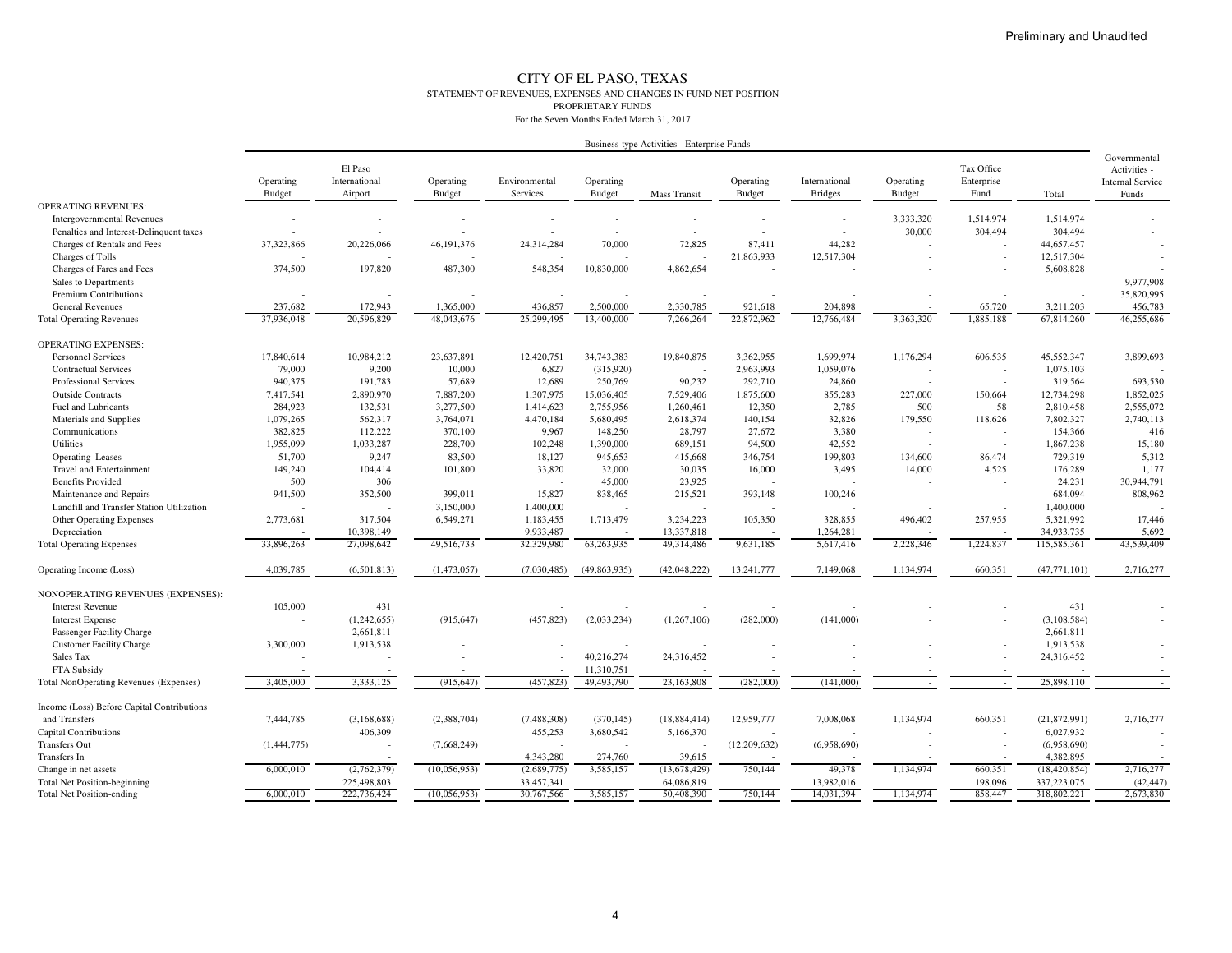STATEMENT OF CASH FLOWS PROPRIETARY FUNDS

|                                                                           |                                  |                                  |                | Business-type Activities - Enterprise Funds |                                      |              |                                                                  |
|---------------------------------------------------------------------------|----------------------------------|----------------------------------|----------------|---------------------------------------------|--------------------------------------|--------------|------------------------------------------------------------------|
|                                                                           | El Paso International<br>Airport | Environmental<br><b>Services</b> | Mass Transit   | International<br><b>Bridges</b>             | Tax Office<br><b>Enterprise Fund</b> | Totals       | Governmental<br>Activities -<br><b>Internal Service</b><br>Funds |
| <b>CASH FLOWS FROM OPERATING ACTIVITIES</b>                               |                                  |                                  |                |                                             |                                      |              |                                                                  |
| <b>Receipts from Customers</b>                                            | 21,821,199                       | 25,913,499                       | 3,503,706      | 12,772,238                                  | 1,802,598                            | 65,813,240   | 46,260,918                                                       |
| Payments to Suppliers                                                     | (8,301,206)                      | (11,210,684)                     | (17, 867, 430) | (2,676,331)                                 | (640, 433)                           | (40,696,084) | (41, 674, 704)                                                   |
| Payments to Employees                                                     | (10,918,379)                     | (12, 725, 962)                   | (19,966,229)   | (1,597,366)                                 | (623, 728)                           | (45,831,664) | (3,989,214)                                                      |
| Net cash provided (used) by operating activities                          | 2,601,614                        | 1,976,853                        | (34, 329, 953) | 8,498,541                                   | 538,437                              | (20,714,508) | 597,000                                                          |
| <b>CASH FLOWS FROM NONCAPITAL</b>                                         |                                  |                                  |                |                                             |                                      |              |                                                                  |
| <b>FINANCING ACTIVITIES</b>                                               |                                  |                                  |                |                                             |                                      |              |                                                                  |
| Transfers to Other Funds                                                  |                                  | 4,343,280                        | 39,615         | (6,958,690)                                 |                                      | (2,575,795)  |                                                                  |
| Transfers from Other Funds                                                |                                  |                                  |                |                                             |                                      |              |                                                                  |
| Sales Tax                                                                 |                                  |                                  | 24,177,826     |                                             |                                      | 24, 177, 826 |                                                                  |
| FTA Subsidy                                                               |                                  |                                  |                |                                             |                                      |              |                                                                  |
| Net cash provided (used) by noncapital financing                          |                                  |                                  |                |                                             |                                      |              |                                                                  |
| activities                                                                |                                  | 4,343,280                        | 24,217,441     | (6,958,690)                                 |                                      | 21,602,031   |                                                                  |
| <b>CASH FLOWS FROM CAPITAL AND</b><br><b>RELATED FINANCING ACTIVITIES</b> |                                  |                                  |                |                                             |                                      |              |                                                                  |
| Proceeds from Disposals                                                   |                                  |                                  |                |                                             |                                      |              |                                                                  |
| Passenger Facility Charge                                                 | 2,661,811                        |                                  |                |                                             |                                      | 2,661,811    |                                                                  |
| <b>Customer Facility Charges</b>                                          | 1,913,538                        |                                  |                |                                             |                                      | 1,913,538    |                                                                  |
| Capital Contributions from Federal Government                             | 406,309                          | 3,742,395                        | 5,166,370      |                                             |                                      | 9,315,074    |                                                                  |
| Purchases of Capital Assets                                               | (2,985,458)                      | (4, 561, 874)                    | (5,245,076)    | (233, 295)                                  |                                      | (13,025,703) | (52, 517)                                                        |
| Payment of Landfill Closure and Transfer Station costs                    |                                  |                                  |                |                                             |                                      |              |                                                                  |
| Proceeds from Capital Debt                                                |                                  |                                  |                |                                             |                                      |              |                                                                  |
| Principal Paid on Capital Debt                                            |                                  |                                  |                | 108,376                                     |                                      | 108,376      |                                                                  |
| Interest Paid on Capital Debt                                             | (1,242,655)                      | (457, 823)                       | (1,152,644)    | (141,000)                                   |                                      | (2,994,122)  |                                                                  |
| <b>Unamortized Bond Issue Expense</b>                                     |                                  |                                  |                |                                             |                                      |              |                                                                  |
| Proceeds from Sale of Capital Assets                                      |                                  |                                  | 8,306          |                                             |                                      | 8,306        |                                                                  |
| Net cash provided (used) by capital and related                           |                                  |                                  |                |                                             |                                      |              |                                                                  |
| financing activities                                                      | 753,545                          | (1,277,302)                      | (1,223,044)    | (265, 919)                                  |                                      | (2,012,720)  | (52, 517)                                                        |
| <b>CASH FLOWS FROM INVESTING ACTIVITIES</b>                               |                                  |                                  |                |                                             |                                      |              |                                                                  |
| Proceeds from sales and maturities of investments                         |                                  |                                  |                |                                             |                                      |              |                                                                  |
| Purchases of Investments                                                  |                                  |                                  |                |                                             |                                      |              |                                                                  |
| Interest                                                                  | 431                              |                                  |                |                                             |                                      | 431          |                                                                  |
| Net cash provided (used) by investing activities                          | 431                              |                                  |                |                                             |                                      | 431          |                                                                  |
| Net increase (decrease) in cash and cash equivalents                      | 3,355,590                        | 5,042,831                        | (11, 335, 556) | 1,273,932                                   | 538,437                              | (1,124,766)  | 544,483                                                          |
| Cash and Cash Equivalents - beginning of the year                         | 36,032,930                       | 46,869,374                       | (20,715,453)   | 4,751,348                                   | 388,678                              | 67,326,877   | 21,774,799                                                       |
| Cash and Cash Equivalents - end of the year                               | 39,388,520                       | 51,912,205                       | (32,051,009)   | 6,025,280                                   | 927,115                              | 66,202,111   | 22,319,282                                                       |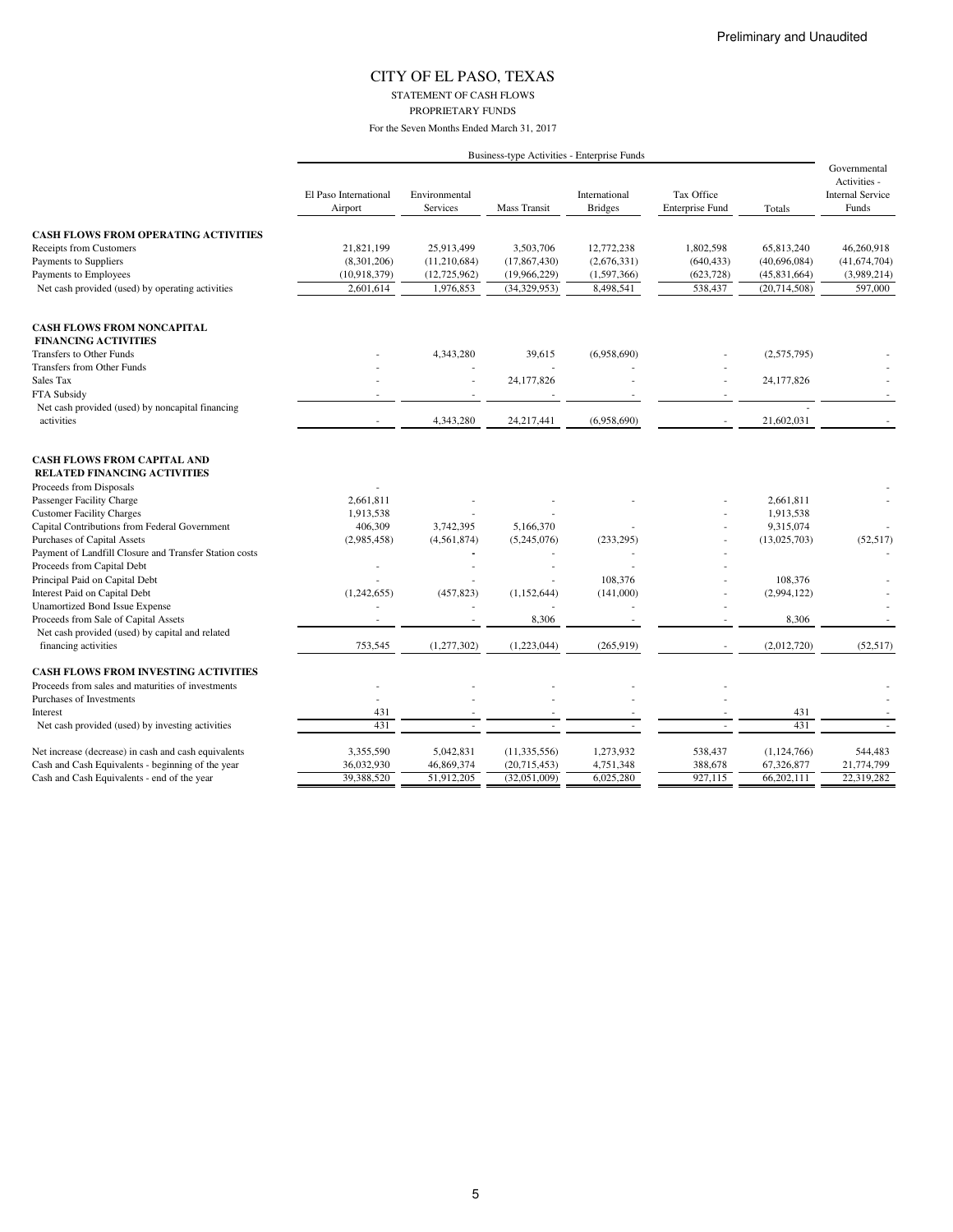STATEMENT OF CASH FLOWS PROPRIETARY FUNDS

For the Seven Months Ended March 31, 2017

|                                                       |                                  |                           |              | Business-type Activities - Enterprise Funds |                                      |                |                                                                  |
|-------------------------------------------------------|----------------------------------|---------------------------|--------------|---------------------------------------------|--------------------------------------|----------------|------------------------------------------------------------------|
|                                                       | El Paso International<br>Airport | Environmental<br>Services | Mass Transit | International<br><b>Bridges</b>             | Tax Office<br><b>Enterprise Fund</b> | Totals         | Governmental<br>Activities -<br><b>Internal Service</b><br>Funds |
| RECONCILIATION OF OPERATING INCOME (LOSS) TO NET CASH |                                  |                           |              |                                             |                                      |                |                                                                  |
| PROVIDED (USED) BY OPERATING ACTIVITIES:              |                                  |                           |              |                                             |                                      |                |                                                                  |
| Operating Income (Loss)                               | (6,501,813)                      | (7,030,485)               | (42,048,222) | 7,149,068                                   | 660,351                              | (47, 771, 101) | 2,716,277                                                        |
| Adjustments to Reconcile Operating Income to Net Cash |                                  |                           |              |                                             |                                      |                |                                                                  |
| Provided (Used) by Operating Activities:              |                                  |                           |              |                                             |                                      |                |                                                                  |
| Landfill and Transfer Station Utilization             |                                  |                           |              |                                             |                                      |                |                                                                  |
| Depreciation Expense                                  | 10,398,149                       | 9,933,487                 | 13,337,818   | 1,264,281                                   |                                      | 34,933,735     | 5,692                                                            |
| <b>Compensated Absences</b>                           |                                  |                           |              |                                             |                                      |                |                                                                  |
| Other Post Employment Benefits                        | 349,376                          |                           | 495,077      | 156,148                                     |                                      | 1,000,601      |                                                                  |
| Net Pension Obligation                                | (50,070)                         |                           | (135, 595)   | (9,303)                                     |                                      | (194, 968)     |                                                                  |
| Change in Assets and Liabilities:                     |                                  |                           |              |                                             |                                      |                |                                                                  |
| Receivables, Net                                      | 2,354,567                        | 640,983                   | (3,294,335)  | 5,754                                       | 1,583                                | (291, 448)     | 5,232                                                            |
| Inventories                                           |                                  |                           |              |                                             |                                      |                | (154, 265)                                                       |
| Other Assets                                          |                                  | (26,979)                  | (126, 228)   |                                             | (84, 173)                            | (237, 380)     |                                                                  |
| Accounts and other payables                           | (2,589,555)                      | (1,144,942)               | (2,089,614)  | (23, 170)                                   | (22, 131)                            | (5,869,412)    | (956, 609)                                                       |
| <b>Accrued Expenses</b>                               | (1,359,040)                      | (395, 211)                | (468, 854)   | (44, 237)                                   | (17, 193)                            | (2, 284, 535)  | (1,019,327)                                                      |
| Net cash provided (used) by operating activities      | 2,601,614                        | 1,976,853                 | (34,329,953) | 8,498,541                                   | 538,437                              | (20,714,508)   | 597,000                                                          |

6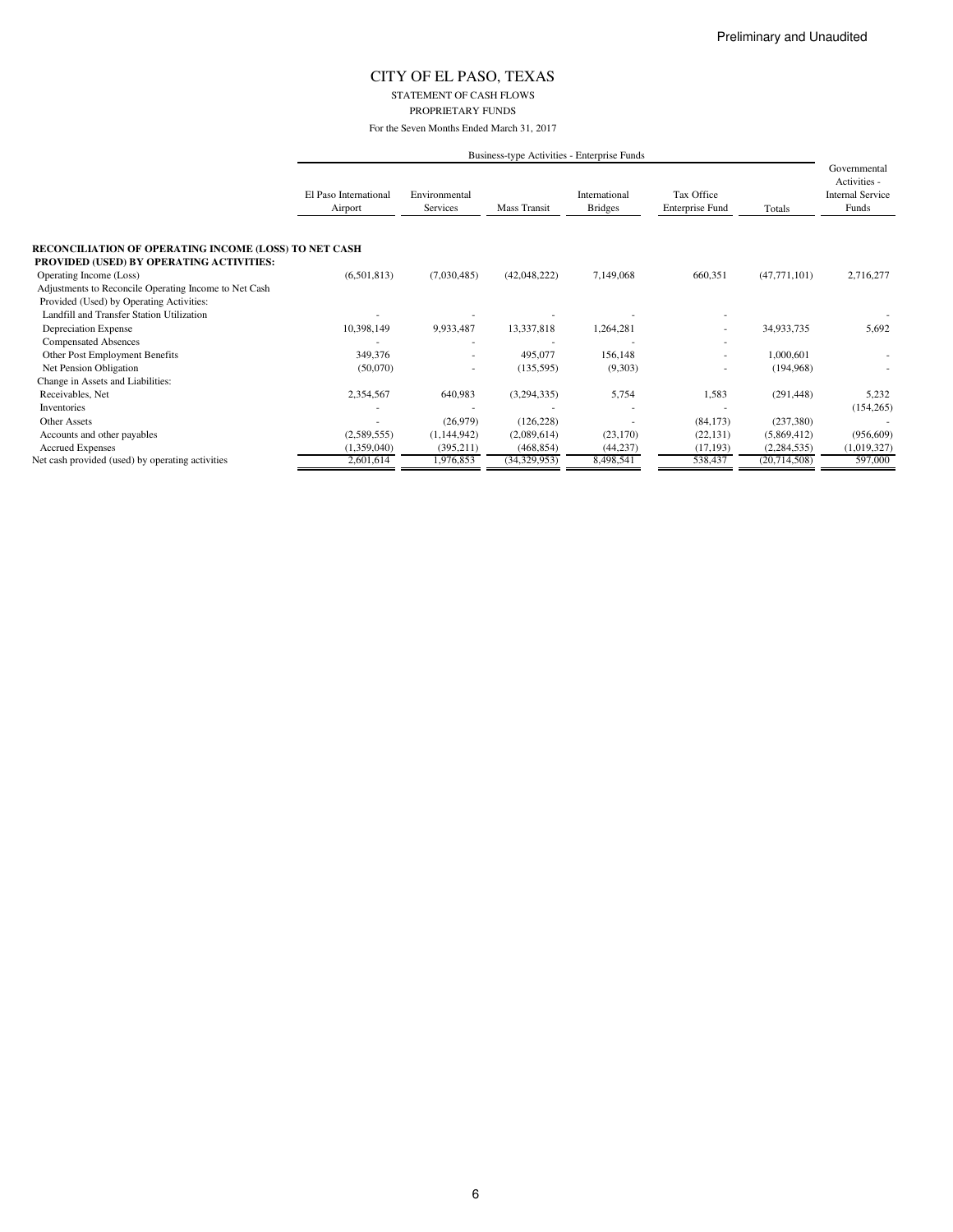## CITY OF EL PASO, TEXAS STATEMENT OF FIDUCIARY NET POSITION FIDUCIARY FUNDS March 31, 2017

|                                                        |                            | Private-Purpose          |              |
|--------------------------------------------------------|----------------------------|--------------------------|--------------|
|                                                        | <b>Pension Trust Funds</b> | Trusts                   | Agency Funds |
| <b>ASSETS</b>                                          |                            |                          |              |
| Cash and Cash Equivalents                              | 20,884,120                 | 1,537,666                | 436,639,054  |
| Investments:                                           |                            |                          |              |
| Commingled Funds                                       | 53,833,171                 |                          |              |
| High-yield Bond Obligations                            | 47,826,591                 |                          |              |
| <b>Mutual Funds</b>                                    | 21,254,906                 |                          |              |
| Corporate Stocks                                       | 102,495,709                |                          |              |
| <b>Bank Collective Investment Funds</b>                | 186,488,037                |                          |              |
| Foreign Exchange Contract                              |                            |                          |              |
| Private Equities                                       | 115,512,002                |                          |              |
| Investment in Real Estate Funds                        | 142,368,654                |                          |              |
| <b>Fixed Income Securities</b>                         | 459,583,003                |                          |              |
| <b>Domestic Equities</b>                               | 429,373,652                |                          |              |
| <b>International Equities</b>                          | 365,590,763                |                          |              |
| Invested securities lending collateral                 | 100,302,725                |                          |              |
| Receivables - Net of Allowances                        |                            |                          |              |
| Trade                                                  |                            |                          | 5,591        |
| <b>Commission Credits Receivable</b>                   | 135,603                    |                          |              |
| Due from Brokers For Securities Sold                   | 279,023                    |                          |              |
| <b>Employer Contributions</b>                          | 1,006,779                  |                          |              |
| <b>Employee Contributions</b>                          | 698,104                    |                          |              |
| Interest                                               | 843,024                    |                          |              |
| Other                                                  | 171                        |                          |              |
| Taxes                                                  | $\frac{1}{2}$              |                          | 79, 177, 298 |
| Prepaid Items                                          | 22,895                     |                          |              |
| Due from Other Funds                                   |                            |                          | 294,337      |
| Capital Assets:                                        |                            |                          |              |
| Buildings, Improvements & Equipment, Net               | 2,703,656                  |                          |              |
| <b>Total Assets</b>                                    |                            | 1,537,666                |              |
|                                                        | 2,051,202,588              |                          | 516,116,280  |
| <b>LIABILITIES</b>                                     |                            |                          |              |
| Accounts Payable                                       | 102,955,876                |                          | 349,671      |
| Accrued Payroll                                        | 2,344,354                  |                          |              |
| Prepaid Property Taxes                                 |                            |                          | 1,104,869    |
| Deferred Revenue - Commission Credits                  | 135,603                    |                          |              |
| Due to Other Government Agencies                       |                            |                          | 431,636,175  |
| Property Taxes Subject to Refund-Other Taxing Entities |                            |                          | 4,180,957    |
| Uncollected Property Taxes-Other Taxing Entities       |                            |                          | 78,844,608   |
| <b>Total liabilities</b>                               | 105,435,833                | $\overline{\phantom{a}}$ | 516,116,280  |
|                                                        |                            |                          |              |
| <b>NET POSITION:</b>                                   |                            |                          |              |
| Held in Trust for Pension Benefits and Other Purposes  | 1,945,766,755              | 1,537,666                |              |
|                                                        |                            |                          |              |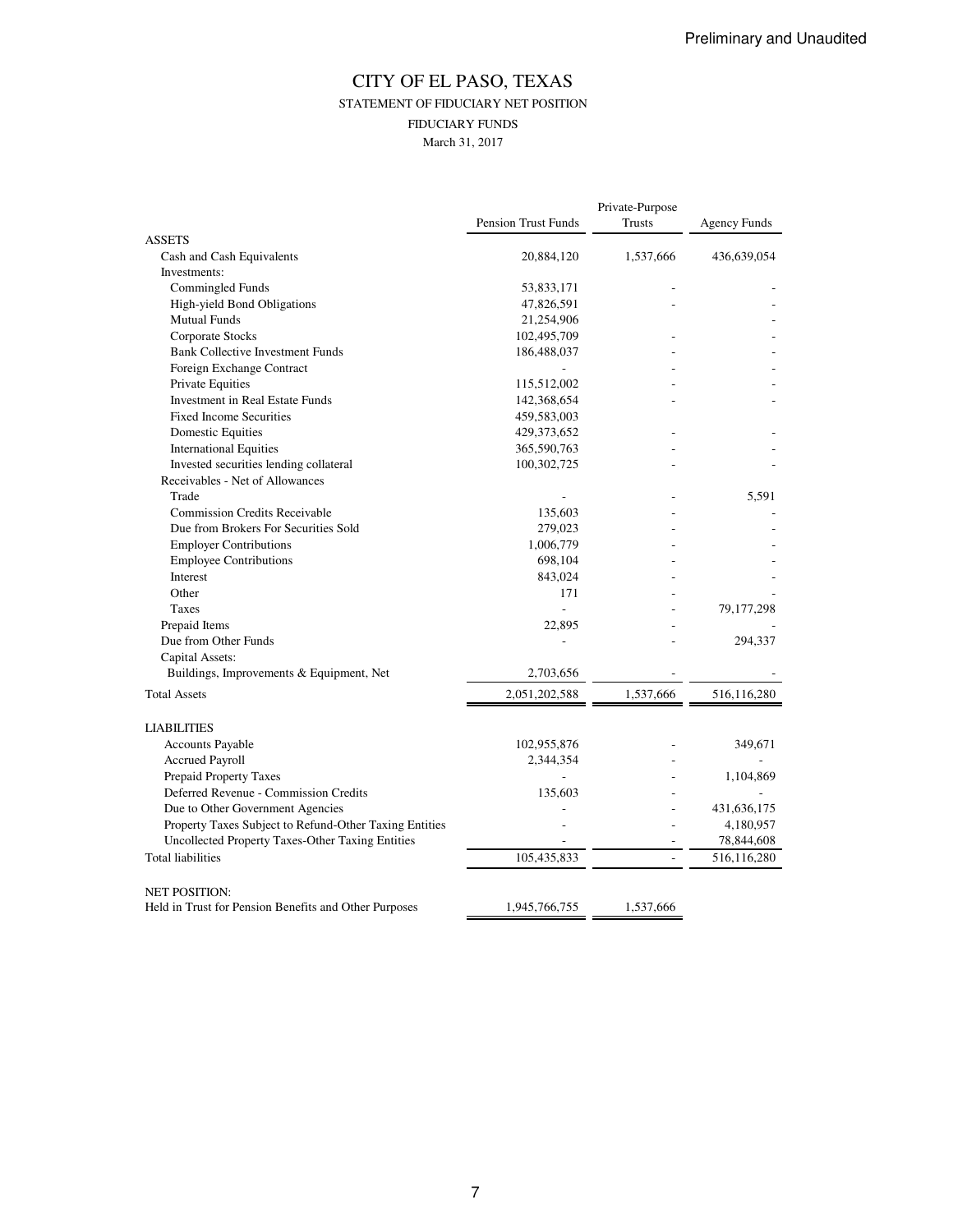## CITY OF EL PASO, TEXAS STATEMENT OF CHANGES IN FIDUCIARY NET POSITION FIDUCIARY FUNDS For the Seven Months Ended March 31, 2017

|                                               | Pension Trust  | Private-Purpose |
|-----------------------------------------------|----------------|-----------------|
|                                               | Funds          | <b>Trusts</b>   |
| <b>ADDITIONS:</b>                             |                |                 |
| Contributions:                                |                |                 |
| Employer                                      | 48,562,872     |                 |
| Employee                                      | 35,133,362     |                 |
| Total contributions                           | 83,696,234     |                 |
| Rental vehicle sales tax                      |                | 1,226,703       |
| Miscellaneous                                 |                | 61,282          |
| Investment income:                            |                |                 |
| Net depreciation if fair value of investments | (35,772,291)   |                 |
| <b>Interest</b>                               | 14,622,724     |                 |
| Dividends                                     | 14,279,925     |                 |
| Securities lending income                     | 461,478        |                 |
| Investment advisor fees                       | (8,275,594)    |                 |
| Net investment income                         | (14, 745, 168) |                 |
| Total additions                               | 68,976,090     | 1,287,985       |
| DEDUCTIONS:                                   |                |                 |
| Benefits paid to participants                 | 117,855,995    |                 |
| Refunds                                       | 5,893,687      |                 |
| Administrative expenses                       | 3,041,280      |                 |
| Depreciation and amortization expense         | 172,814        |                 |
| Expended for other purposes                   |                | 3,611,435       |
| <b>Total deductions</b>                       | 126,963,776    | 3,611,435       |
| Change in net assets                          | (57, 987, 686) | (2,323,450)     |
| Net position - beginning of the year          | 2,003,754,441  | 3,861,116       |
| Net position - end of the year                | 1,945,766,755  | 1,537,666       |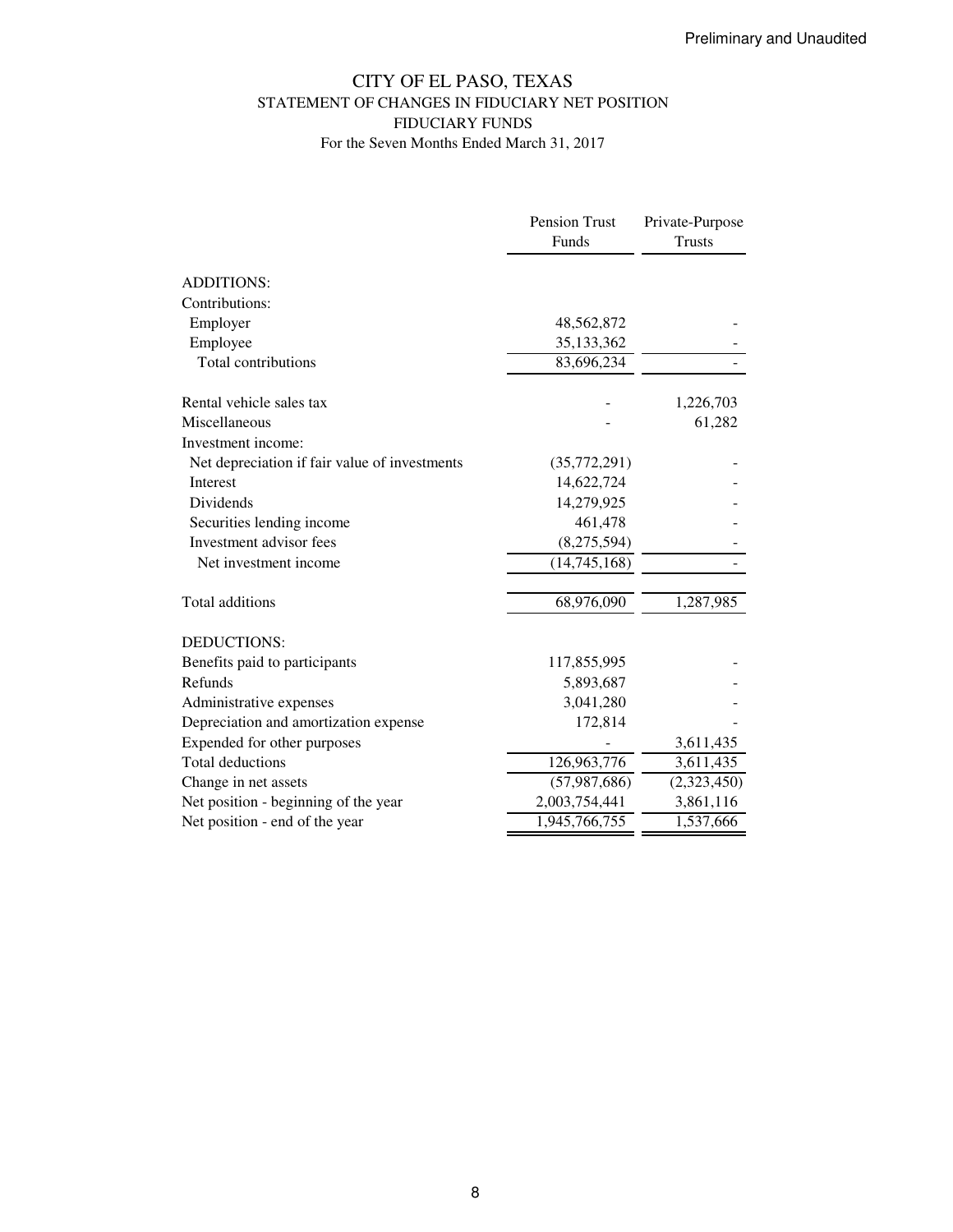#### REQUIRED SUPPLEMENTARY INFORMATION

SCHEDULE OF REVENUES, EXPENDITURES AND CHANGES IN FUND BALANCE - BUDGET AND ACTUAL

GENERAL FUND

For the Seven Months Ended March 31, 2017

|                                                                    | <b>Budgeted Amounts</b> |               |                   |                                                                |             |
|--------------------------------------------------------------------|-------------------------|---------------|-------------------|----------------------------------------------------------------|-------------|
|                                                                    | Original                | Final         | Actual<br>Amounts | Variance with<br><b>Final Budget</b><br>Positive<br>(Negative) | % of Budget |
|                                                                    |                         |               |                   |                                                                |             |
| Resources (inflows):                                               |                         |               |                   |                                                                |             |
| Property taxes                                                     | 159,792,428             | 159,792,428   | 156,066,697       | (3,725,731)                                                    | 97.67%      |
| Penalties and Interest-Delinquent taxes                            | 181,114                 | 181,114       | 648,384           | 467,270                                                        | 358.00%     |
| Sales taxes                                                        | 89,998,184              | 89,998,184    | 50,204,443        | (39, 793, 741)                                                 | 55.78%      |
| Franchise fees                                                     | 53,985,339              | 53,985,339    | 26,173,843        | (27,811,496)                                                   | 48.48%      |
| Licenses and permits                                               | 12,956,767              | 12,956,767    | 8,071,786         | (4,884,981)                                                    | 62.30%      |
| Fines and forfeitures                                              | 10,841,457              | 10,841,457    | 4,819,205         | (6,022,252)                                                    | 44.45%      |
| Charges for services                                               | 36,015,530              | 36,226,272    | 15,734,060        | (20, 492, 212)                                                 | 43.43%      |
| Intergovernmental revenues                                         | 469,169                 | 469,169       | 227,983           | (241, 186)                                                     | 48.59%      |
| County Participation                                               | 400,871                 | 400,871       |                   | (400, 871)                                                     |             |
| Rents and other                                                    | 1,633,125               | 1,633,125     | 938,574           | (694, 551)                                                     | 57.47%      |
| Interest                                                           | 25,000                  | 25,000        |                   | (25,000)                                                       |             |
| Transfers In                                                       | 15,657,871              | 15,657,871    | 8,366,535         | (7,291,336)                                                    | 53.43%      |
| Amounts available for appropriation from<br>current year resources | 381,956,855             | 382, 167, 597 | 271,251,510       | (110,916,087)                                                  | 70.98%      |
|                                                                    |                         |               |                   |                                                                |             |
| Charges to appropriations (outflows):<br>General Government:       |                         |               |                   |                                                                |             |
| Mayor and Council                                                  | 1,250,720               | 1,250,736     | 623,025           | 627,711                                                        | 49.81%      |
| City Manager                                                       | 1,352,512               | 1,352,512     | 667,509           | 685,003                                                        | 49.35%      |
| Office of Management and Budget                                    | 933,240                 | 933,240       | 427,784           | 505,456                                                        | 45.84%      |
| Internal Audit                                                     | 685,089                 | 685,089       | 311,506           | 373,583                                                        | 45.47%      |
| Public Information                                                 | 297,849                 | 297,848       | 194,499           | 103,349                                                        | 65.30%      |
| Municipal Clerk                                                    | 2,263,925               | 2,263,927     | 988,330           | 1,275,597                                                      | 43.66%      |
| <b>Financial Services</b>                                          | 4,261,382               | 4,261,384     | 2,285,959         | 1,975,425                                                      | 53.64%      |
| <b>Information Technology</b>                                      | 7,883,298               | 7,883,298     | 5,159,923         | 2,723,375                                                      | 65.45%      |
| City Attorney                                                      | 4,018,024               | 4,018,024     | 1,961,253         | 2,056,771                                                      | 48.81%      |
| Human Resources                                                    | 1,090,693               | 1,090,695     | 643,111           | 447,584                                                        | 58.96%      |
| Public Safety and Community Services:                              |                         |               |                   |                                                                |             |
| Police Department                                                  | 123,030,759             | 123,030,759   | 67,170,993        | 55,859,766                                                     | 54.60%      |
| Fire Department                                                    | 101,467,223             | 101,467,225   | 55,822,331        | 45,644,894                                                     | 55.02%      |
| Municipal Court                                                    | 3,232,870               | 3,232,870     | 1,634,174         | 1,598,696                                                      | 50.55%      |
| Public Health                                                      | 6,216,945               | 6,216,949     | 3,093,904         | 3,123,045                                                      | 49.77%      |
| Library                                                            | 9,317,703               | 9,317,704     | 4,564,603         | 4,753,101                                                      | 48.99%      |
| Parks Department                                                   | 22,204,028              | 22,204,025    | 10,509,557        | 11,694,468                                                     | 47.33%      |
| <b>Transportation and Public Works:</b>                            |                         |               |                   |                                                                |             |
| <b>Facilities Maintenance</b>                                      | 22, 151, 503            | 22, 151, 503  | 12,247,400        | 9,904,103                                                      | 55.29%      |
| Engineering                                                        | 5,534,612               | 5,534,611     | 2,888,300         | 2,646,311                                                      | 52.19%      |
| <b>Street Department</b>                                           | 13,827,038              | 13,827,042    | 8,212,523         | 5,614,519                                                      | 59.39%      |
| Development and Tourism:                                           |                         |               |                   |                                                                |             |
| City Development:                                                  |                         |               |                   |                                                                |             |
| <b>Business Center</b>                                             | 5,630,862               | 5,630,862     | 2,884,982         | 2,745,880                                                      | 51.24%      |
| <b>Building Permits Inspection-Commercial</b>                      | 1,119,314               | 1,119,314     | 559,753           | 559,561                                                        | 50.01%      |
| Economic Development                                               | 2,226,928               | 2,226,931     | 941,849           | 1,285,082                                                      | 42.29%      |
| Community and human development                                    | 593,777                 | 593,779       | 277,920           | 315,859                                                        | 46.81%      |
| Culture and recreation:                                            |                         |               |                   |                                                                |             |
| Art Museum                                                         | 1,167,576               | 1,167,576     | 502,112           | 665,464                                                        | 43.00%      |
| <b>History Museum</b>                                              | 638,188                 | 638,188       | 291,584           | 346,604                                                        | 45.69%      |
| Archeology Museum                                                  | 255,921                 | 255,922       | 109,973           | 145,949                                                        | 42.97%      |
| <b>Cultural Affairs</b>                                            | 385,475                 | 385,476       | 187,524           | 197,952                                                        | 48.65%      |
| Zoo                                                                | 4,604,901               | 4,604,900     | 2,402,272         | 2,202,628                                                      | 52.17%      |
| Nondepartmental:                                                   |                         |               |                   |                                                                |             |
| Non Departmental                                                   | 34,314,501              | 34,525,208    | 18,398,910        | 16,126,298                                                     | 53.29%      |
| Total charges to appropriations                                    | 381,956,855             | 382, 167, 597 | 205,963,563       | 176,204,034                                                    | 53.89%      |
|                                                                    |                         |               |                   |                                                                |             |
| Increase (Decrease) in fund balance:                               |                         |               | 65,287,947        | 65,287,947                                                     |             |
| Fund balance, Beginning                                            | 44,583,921              | 44,583,921    | 44,583,921        |                                                                |             |
| Fund balance, Ending                                               | 44,583,921              | 44,583,921    | 109,871,868       | 65,287,947                                                     |             |

This budget and this schedule are prepared on a basis consistent with accounting principles generally accepted in the United States.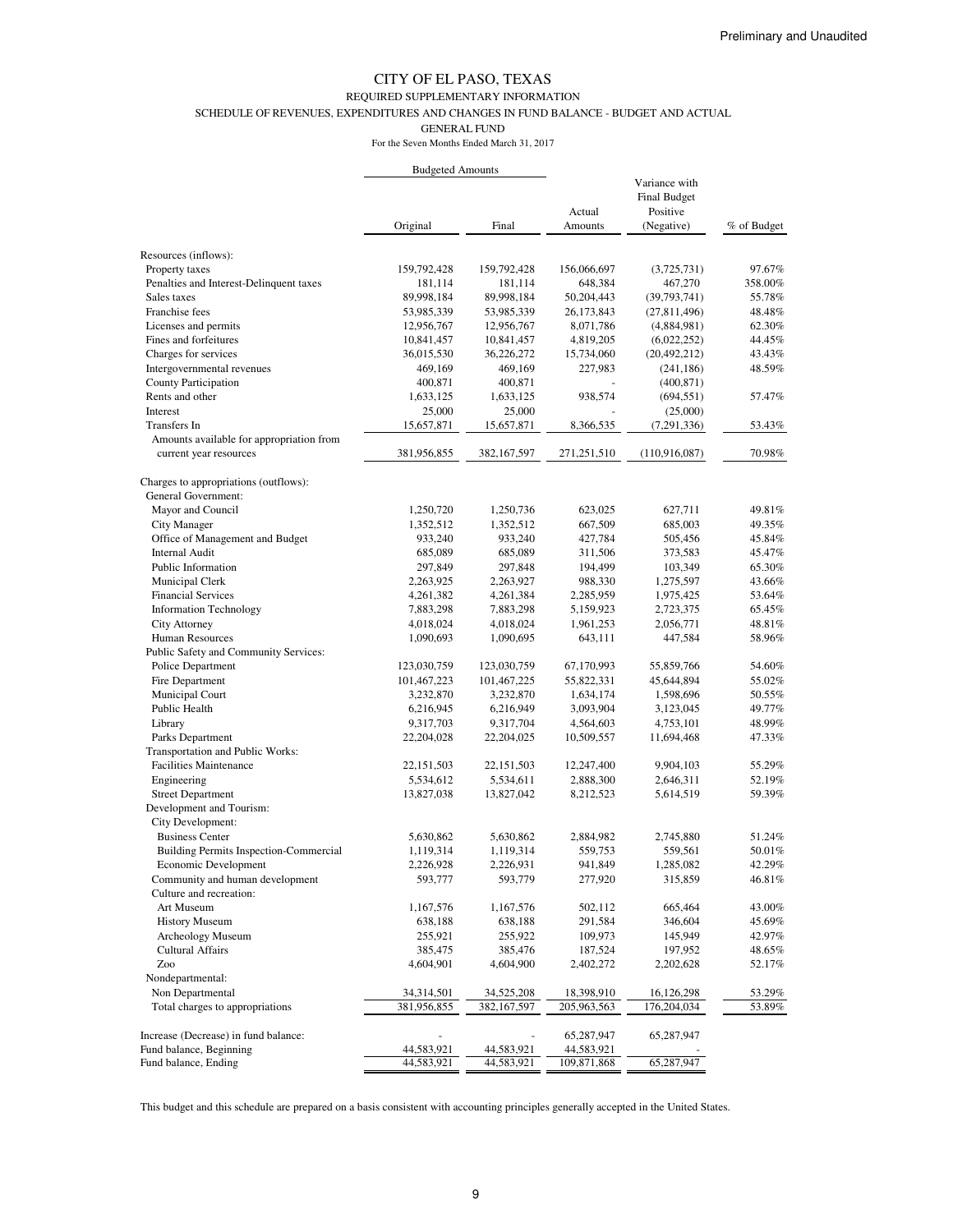### CITY OF EL PASO, TEXAS COMBINING BALANCE SHEET NONMAJOR GOVERNMENTAL FUNDSMarch 31, 2017

|                                    | <b>Federal Grants</b> |                     |              |                  |            |            |
|------------------------------------|-----------------------|---------------------|--------------|------------------|------------|------------|
|                                    | Federal<br>Grants     | <b>State Grants</b> | Other Grants | Public<br>Health | Nongrants  | Total      |
| <b>ASSETS</b>                      |                       |                     |              |                  |            |            |
| Cash and Cash Equivalents          | (5,027,114)           | (1,058,694)         | 55,400       | 8,935,181        | 35,687,256 | 38,592,029 |
| Receivables - Net of Allowances    |                       |                     |              |                  |            |            |
| Interest                           | 3                     |                     |              | 1,079            | 116        | 1,198      |
| Trade                              |                       | 5,977               |              | 8,532            | 239,261    | 253,770    |
| <b>Notes</b>                       | 23,069                |                     |              |                  |            | 23,069     |
| Due From Other Government Agencies | 2,418,963             | 405,715             |              | 4,162,558        |            | 6,987,236  |
| Other                              |                       |                     |              |                  | 2,031,277  | 2,031,277  |
| Inventory                          |                       |                     |              |                  | 56,623     | 56,623     |
| <b>Total Assets</b>                | (2,585,079)           | (647,002)           | 55,400       | 13,107,350       | 38,014,533 | 47,945,202 |
| TOTAL ASSETS AND DEFERRED          |                       |                     |              |                  |            |            |
| <b>OUTFLOWS OF RESOURCES</b>       | (2,585,079)           | (647,002)           | 55,400       | 13,107,350       | 38,014,533 | 47,945,202 |
| <b>LIABILITIES</b>                 |                       |                     |              |                  |            |            |
| <b>Accounts Payable</b>            | 171,847               | 33,780              | 27,542       | 134,457          | 1,885,498  | 2,253,124  |
| <b>Taxes Payable</b>               |                       |                     |              |                  | 11,555     | 11,555     |
| <b>Unearned Revenue</b>            | 442,035               | 55,694              |              | 99               | 2,422,363  | 2,920,191  |
| Due To Other Government Agencies   |                       | 53,564              | 5,024        | 53,534           |            | 112,122    |
| <b>Total Liabilities</b>           | 613,882               | 143,038             | 32,566       | 188,090          | 4,319,416  | 5,296,992  |
| <b>FUND BALANCES:</b>              |                       |                     |              |                  |            |            |
| Nonspendable                       |                       |                     |              |                  | 56,623     | 56,623     |
| Restricted                         | (3,198,961)           | (790,040)           | 22,834       | 12,919,260       | 19,046,130 | 27,999,223 |
| Committed                          |                       |                     |              |                  | 14,592,364 | 14,592,364 |
| <b>TOTAL FUND BALANCES</b>         | (3,198,961)           | (790, 040)          | 22,834       | 12,919,260       | 33,695,117 | 42,648,210 |
| TOTAL LIABILITIES, AND FUND        |                       |                     |              |                  |            |            |
| <b>BALANCES</b>                    | (2,585,079)           | (647,002)           | 55,400       | 13,107,350       | 38,014,533 | 47,945,202 |
|                                    |                       |                     |              |                  |            |            |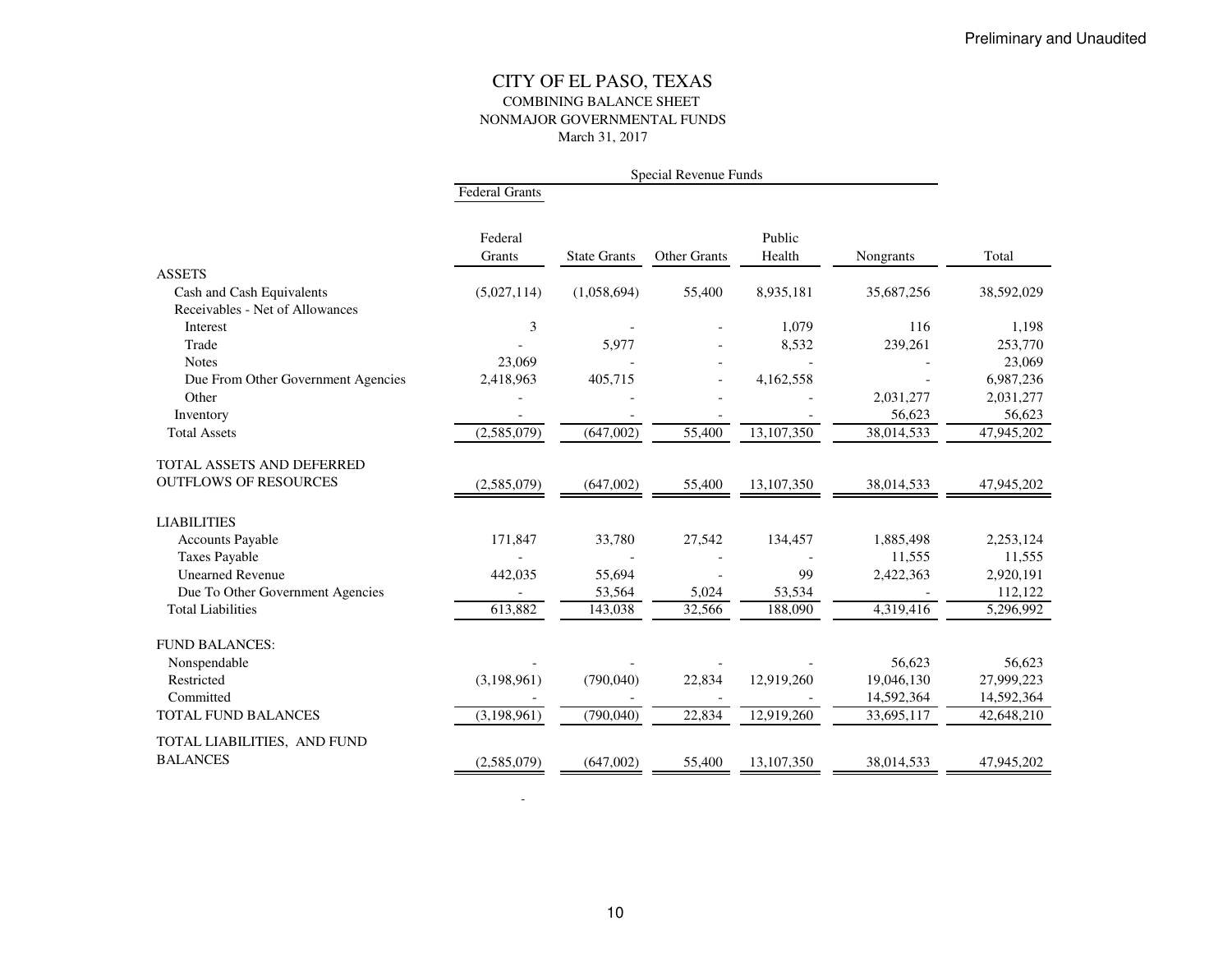#### CITY OF EL PASO, TEXAS COMBINING STATEMENT OF REVENUES, EXPENDITURES AND CHANGES IN FUND BALANCESNONMAJOR GOVERNMENTAL FUNDS

|                                              | Special Revenue Funds |                          |              |                          |                         |                         |
|----------------------------------------------|-----------------------|--------------------------|--------------|--------------------------|-------------------------|-------------------------|
|                                              | <b>Federal Grants</b> |                          |              |                          |                         |                         |
|                                              | Federal               |                          |              |                          |                         |                         |
|                                              | Grants                | <b>State Grants</b>      | Other Grants | Public Health            | Nongrants               | Total                   |
| Revenues                                     |                       |                          |              |                          |                         |                         |
| <b>Property Taxes</b>                        | \$                    |                          |              | ÷,                       | 2,077,377               | 2,077,377               |
| <b>Sales Taxes</b><br><b>Franchise Fees</b>  |                       |                          |              | ÷,                       | 2,193,686               | 2,193,686               |
| <b>Charges for Services</b>                  |                       | 159,779                  | 25,200       | 3,215,978                | 2,537,803<br>13,065,661 | 2,537,803<br>16,466,618 |
| <b>Fines and Forfeitures</b>                 |                       |                          |              |                          | 1,152,467               | 1,152,467               |
|                                              |                       |                          |              |                          |                         |                         |
| <b>Licenses and Permits</b>                  | 7,864                 | ÷,                       |              |                          |                         | 7,864                   |
| <b>Intergovernmental Revenues</b>            | 2,653,196             | 804,009                  | ÷.           | 6,725,454                | 37,426                  | 10,220,085              |
| Rents and Other                              |                       |                          | 34,680       | 923                      | 1,153,313               | 1,188,916               |
| Total revenues                               | 2,661,060             | 963,788                  | 59,880       | 9,942,355                | 22,217,733              | 35,844,816              |
| Expenditures                                 |                       |                          |              |                          |                         |                         |
| Current:                                     |                       |                          |              |                          |                         |                         |
| <b>General Government</b>                    |                       | 24,793                   |              |                          | 312,750                 | 337,543                 |
| <b>Public Safety</b>                         | 2,294,051             | 1,527,472                |              | 133,370                  | 2,766,507               | 6,721,400               |
| <b>Public Works</b>                          |                       |                          |              |                          | 2,594,948               | 2,594,948               |
| Public Health                                |                       | $\overline{\phantom{a}}$ |              | 6,716,392                |                         | 6,716,392               |
| Parks Department                             | 466                   | 12,427                   |              |                          | 839,885                 | 852,778                 |
| Library                                      | 50,188                | 16,622                   |              |                          | 797                     | 67,607                  |
| Non Departmental                             |                       |                          |              |                          | 145,845                 | 145,845                 |
| Culture and Recreation                       | 2,020                 | 193,186                  | 37,343       | ä,                       | 8,348,202               | 8,580,751               |
| Economic Development                         | 2,000,000             |                          |              | ÷,                       | 2,231,019               | 4,231,019               |
| <b>Environmental Code Compliance</b>         |                       |                          |              |                          | 468,179                 | 468,179                 |
| Community and Human Development              |                       | 53,160                   |              |                          | 61,034                  | 114,194                 |
| Capital Outlay                               |                       | 80,937                   |              | 131,620                  | 279,711                 | 492,268                 |
| Total expenditures                           | 4,346,725             | 1,908,597                | 37,343       | 6,981,382                | 18,048,877              | 31,322,924              |
| Excess (Deficiency) of revenues over (under) |                       |                          |              |                          |                         |                         |
| expenditures                                 | (1,685,665)           | (944, 809)               | 22,537       | 2,960,973                | 4,168,856               | 4,521,892               |
| OTHER FINANCING SOURCES(USES):               |                       |                          |              |                          |                         |                         |
| Transfers In                                 |                       |                          |              | ÷,                       | 1,194,875               | 1,194,875               |
| <b>Transfers Out</b>                         |                       | $\overline{a}$           |              | ÷.                       | (5,749,504)             | (5,749,504)             |
| Other Sources (Uses)                         |                       | $\overline{\phantom{a}}$ | $\sim$       | $\overline{\phantom{a}}$ | 1,369,865               | 1,369,865               |
| Total other financing sources (uses):        |                       |                          |              |                          | (3, 184, 764)           | (3, 184, 764)           |
| Net change in fund balances                  | (1,685,665)           | (944, 809)               | 22,537       | 2,960,973                | 984,092                 | 1,337,128               |
| Fund balances - beginning of year            | (1,513,296)           | 154,769                  | 297          | 9,958,287                | 32,711,025              | 41,311,082              |
| Fund balances - end of year                  | (3,198,961)           | (790,040)                | 22,834       | 12,919,260               | 33,695,117              | 42,648,210              |
|                                              |                       |                          |              |                          |                         |                         |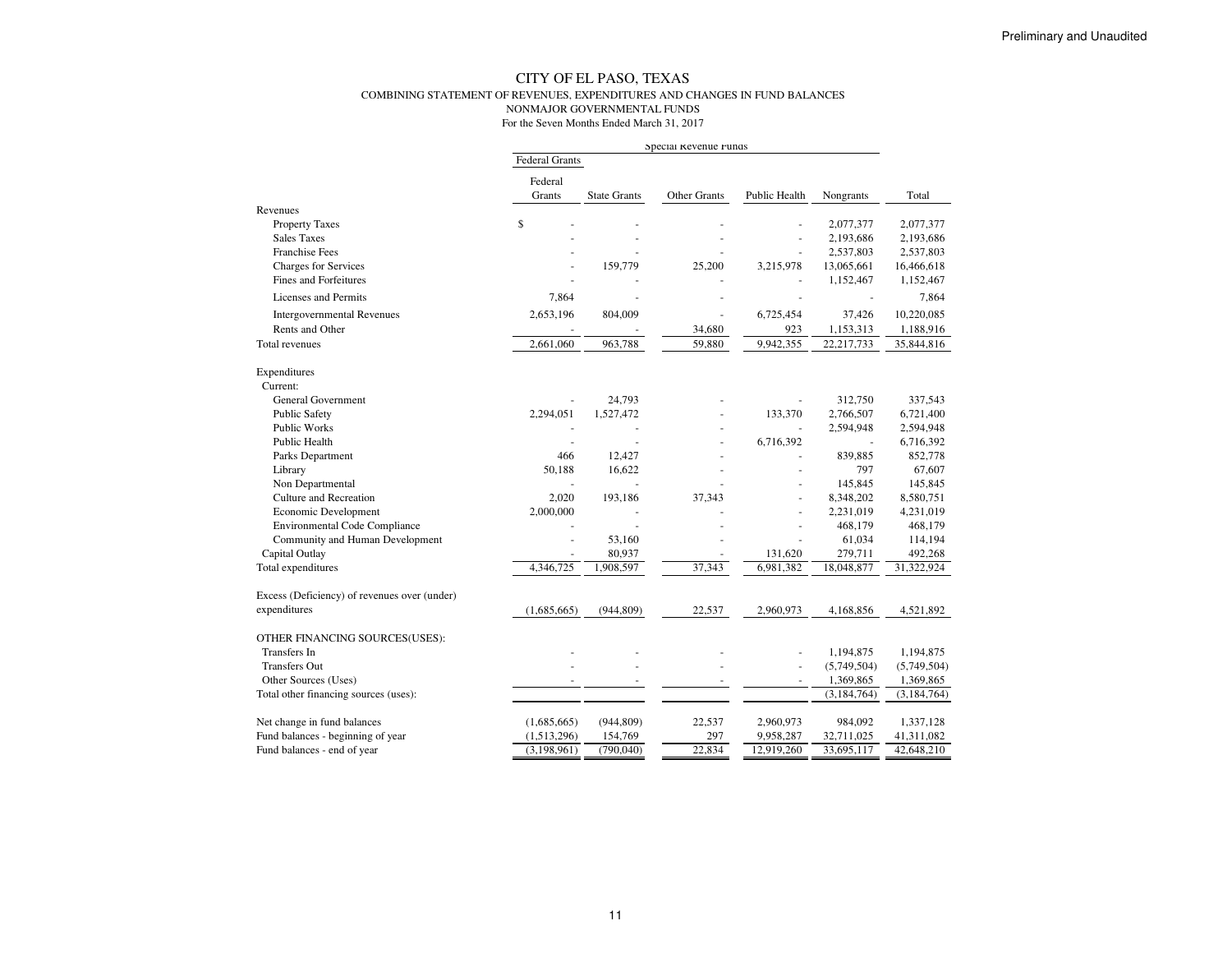SCHEDULE OF REVENUES, EXPENDITURES AND CHANGES IN FUND BALANCES - BUDGET AND ACTUAL

DEBT SERVICE FUND

For the Seven Months Ended March 31, 2017

|                                          | <b>Budgeted Amounts</b> |            | Actual     | Variance with<br><b>Final Budget</b><br>Positive |  |
|------------------------------------------|-------------------------|------------|------------|--------------------------------------------------|--|
|                                          | Adopted                 | Final      | Amounts    | (Negative)                                       |  |
|                                          |                         |            |            |                                                  |  |
| Resources (inflows):                     |                         |            |            |                                                  |  |
| Property taxes                           | 90,394,629              | 90,394,629 | 87,986,144 | (2,408,485)                                      |  |
| Penalties and Interest-Delinquent taxes  |                         |            | 335,084    | 335,084                                          |  |
| Parking meter revenue                    | 1,208,750               | 1,208,750  | 744,526    | (464, 224)                                       |  |
| Federal tax credit - Build America Bonds | 2,090,850               | 2,090,850  | 364,335    | (1,726,515)                                      |  |
| Face amount of refunding bonds issued    |                         |            |            |                                                  |  |
| Premium on bonds issued                  |                         |            |            |                                                  |  |
| Transfers from other funds               | 2,441,430               | 2,441,430  | 107,750    | (2,333,680)                                      |  |
| Amounts available for appropriation      | 96,135,659              | 96,135,659 | 89,537,839 | (6,597,820)                                      |  |
| Charges to appropriations (outflows):    |                         |            |            |                                                  |  |
| Debt service:                            |                         |            |            |                                                  |  |
| Principal                                | 37,417,006              | 37,417,006 |            | 37,417,006                                       |  |
| <b>Interest</b>                          | 58,520,723              | 58,520,723 | 30,346,070 | 28,174,653                                       |  |
| Fiscal fees                              |                         |            | 8,200      | (8,200)                                          |  |
| <b>Transfers Out</b>                     | 125,930                 | 125,930    |            | 125,930                                          |  |
| Arbitrage rebate                         |                         |            |            |                                                  |  |
| Total charges to appropriations          | 96,063,659              | 96,063,659 | 30,354,270 | 65,709,389                                       |  |
|                                          |                         |            |            |                                                  |  |
| Increase (Decrease) in fund balance      | 72,000.00               | 72,000     | 59,183,569 | 59,111,569                                       |  |
| Fund balance, Beginning                  | 2,172,611               | 2,172,611  | 4,002,587  | 1,829,976                                        |  |
| Fund balance, Ending                     | 2,244,611               | 2,244,611  | 63,186,156 | 60,941,545                                       |  |

This budget and this schedule are prepared on a basis consistent with accounting principles generally accepted in the United States.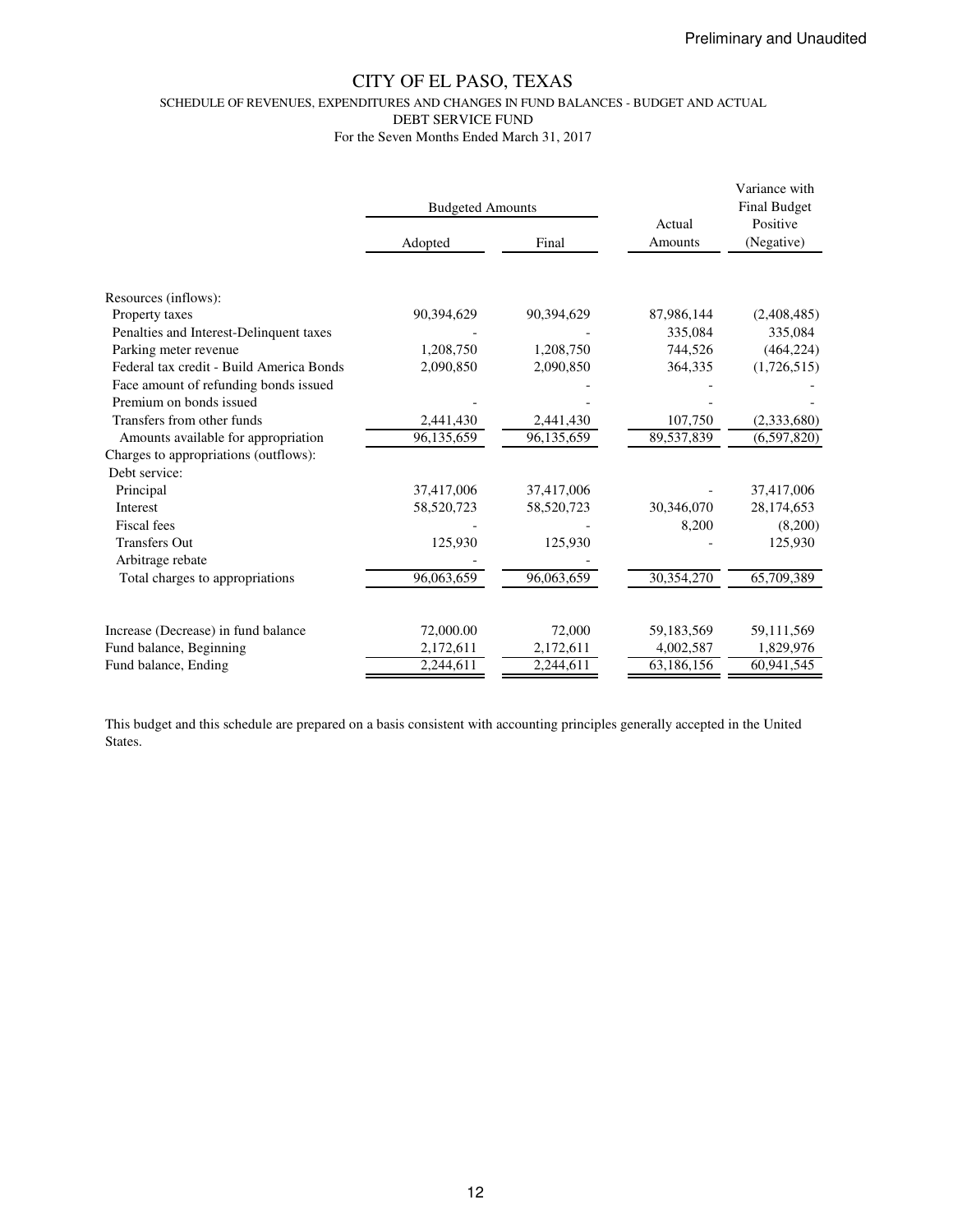## STATEMENT OF NET POSITION

INTERNAL SERVICE FUNDS

March 31, 2017

|                                                       | <b>SUPPLY AND</b> | <b>SELF</b>      |               |
|-------------------------------------------------------|-------------------|------------------|---------------|
|                                                       | <b>SUPPORT</b>    | <b>INSURANCE</b> | <b>TOTALS</b> |
| <b>ASSETS:</b>                                        |                   |                  |               |
| Cash and Cash Equivalents                             | 1,053,125         | 21,266,157       | 22,319,282    |
| Receivables - Net of Allowances                       |                   |                  |               |
| Interest                                              |                   | 568              | 568           |
| Trade                                                 | 1.867             | 3,109            | 4,976         |
| Inventory                                             | 1,094,040         |                  | 1,094,040     |
| Fuel Inventory                                        |                   |                  |               |
| Prepaid Items                                         |                   |                  |               |
| Capital Assets:                                       |                   |                  |               |
| Buildings, Improvements & Equipment, Net              | 394,608           |                  | 394,608       |
| <b>TOTAL ASSETS</b>                                   | 2,596,157         | 21,269,834       | 23,865,991    |
| DEFERRED OUTFLOWS OF RESOURCES                        |                   |                  |               |
| Deferred Outflow of Resources - Pension Contributions | 396,605           | 115,316          | 511,921       |
| Deferred Outflow of Resources - Econ/Demog Losses     | 420,082           | 122,143          | 542,225       |
| <b>Total Deferred Outflows of Resources</b>           | 816,687           | 237,459          | 1,054,146     |
| Total Assets & Deferred Outflows                      | 3,412,844         | 21,507,293       | 24,920,137    |
| <b>LIABILITIES:</b>                                   |                   |                  |               |
| <b>Accounts Payable</b>                               | 334,408           |                  | 334,408       |
| <b>Compensated Absences</b>                           | 613,144           | 112,183          | 725,327       |
| Other Postemployment Benefits                         | 1,755,596         | 238,964          | 1,994,560     |
| Net Pension Obligation                                | 3,335,555         | 969,837          | 4,305,392     |
| Claims and Judgments                                  |                   | 14,886,620       | 14,886,620    |
| <b>TOTAL LIABILITIES</b>                              | 6,038,703         | 16,207,604       | 22,246,307    |
| DEFERRED INFLOWS OF RESOURCES                         |                   |                  |               |
| Deferred Inflow of Resources - Investment Earnings    |                   |                  |               |
| <b>Total Deferred Inflows of Resources</b>            |                   |                  |               |
| <b>NET POSITION:</b>                                  |                   |                  |               |
| Net investment in capital assets                      | 75,882            |                  | 75,882        |
| Unrestricted                                          | (2,701,741)       | 5,299,689        | 2,597,948     |
| <b>TOTAL NET POSITION</b>                             | (2,625,859)       | 5,299,689        | 2,673,830     |
| TOTAL LIABILITIES AND NET POSITION                    | 3,412,844         | 21,507,293       | 24,920,137    |
|                                                       |                   |                  |               |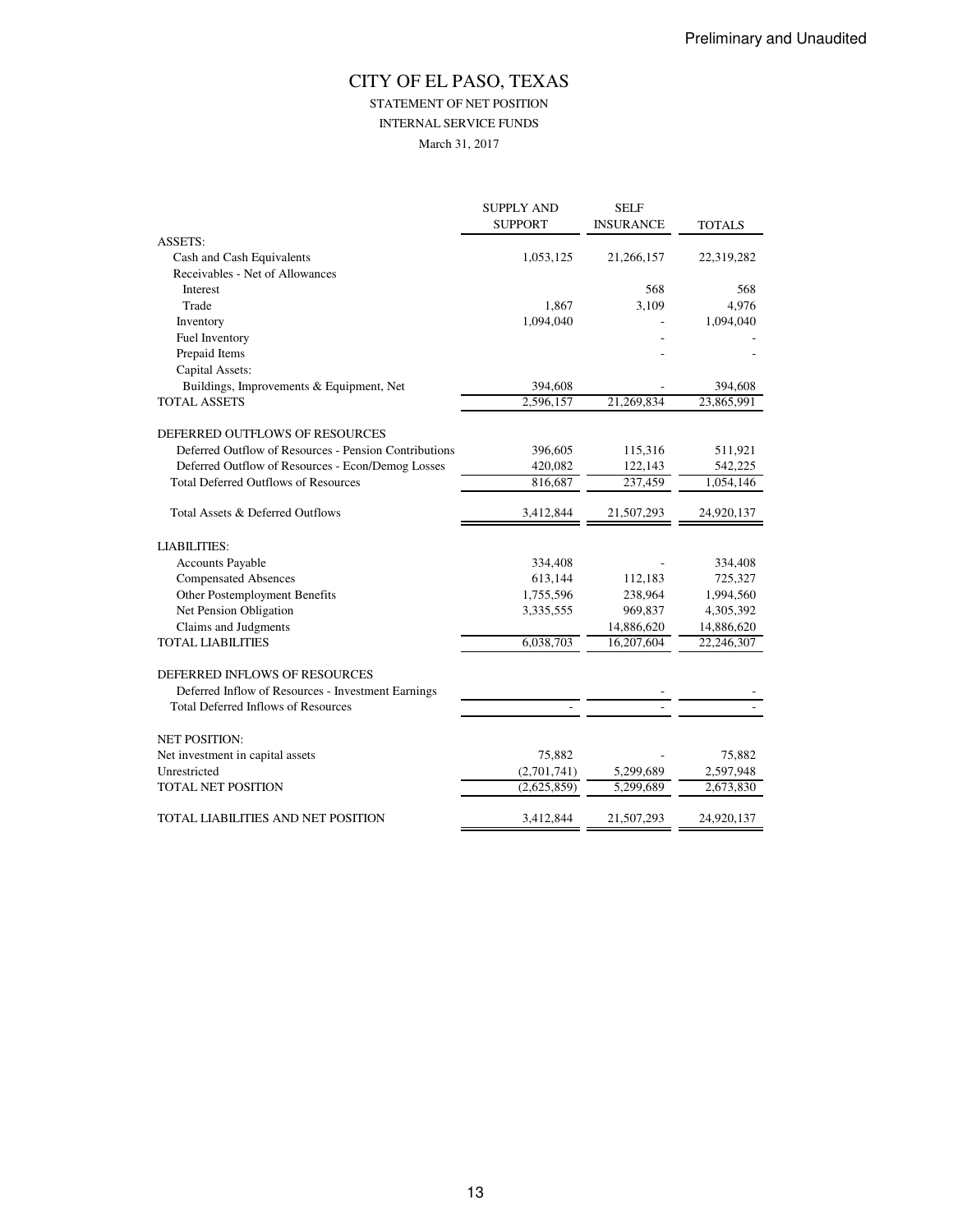COMBINING STATEMENT OF REVENUES, EXPENSES AND CHANGES IN FUND NET POSITION

#### INTERNAL SERVICE FUNDS

|                                     | Operating<br><b>Budget</b> | <b>SUPPLY AND</b><br><b>SUPPORT</b> | Operating<br><b>Budget</b> | <b>SELF</b><br><b>INSURANCE</b> | <b>TOTALS</b> |
|-------------------------------------|----------------------------|-------------------------------------|----------------------------|---------------------------------|---------------|
| <b>OPERATING REVENUES:</b>          |                            |                                     |                            |                                 |               |
| Sales to Departments                | 19,709,326                 | 9,977,908                           |                            |                                 | 9,977,908     |
| Premium Contributions               |                            |                                     | 58,712,949                 | 35,820,995                      | 35,820,995    |
| <b>General Revenues</b>             | 32,000                     | 2,925                               |                            | 453,858                         | 456,783       |
| TOTAL OPERATING REVENUES            | 19,741,326                 | 9,980,833                           | 58,712,949                 | 36,274,853                      | 46,255,686    |
| <b>OPERATING EXPENSES:</b>          |                            |                                     |                            |                                 |               |
| <b>Personnel Services</b>           | 5,120,853                  | 2,724,636                           | 1,244,229                  | 1,175,057                       | 3,899,693     |
| <b>Outside Contracts</b>            | 168,548                    | 83,672                              | 3,683,245                  | 1,768,353                       | 1,852,025     |
| <b>Professional Services</b>        |                            |                                     | 1,240,140                  | 693,530                         | 693,530       |
| <b>Fuel and Lubricants</b>          | 7,930,300                  | 2,555,072                           |                            |                                 | 2,555,072     |
| Materials and Supplies              | 4,236,032                  | 2,729,736                           | 44,350                     | 10,377                          | 2,740,113     |
| Communications                      | 17,540                     | 284                                 | 4,250                      | 132                             | 416           |
| <b>Utilities</b>                    | 34,500                     | 15,180                              |                            |                                 | 15,180        |
| Operating Leases                    | 9,000                      | 3,628                               | 7,000                      | 1,684                           | 5,312         |
| <b>Travel and Entertainment</b>     | 4,000                      | 81                                  | 2,400                      | 1,096                           | 1,177         |
| <b>Benefits Provided</b>            | 2,500                      | 1,491                               | 52,693,057                 | 30,943,300                      | 30,944,791    |
| Maintenance and Repairs             | 1,600,000                  | 808,962                             |                            |                                 | 808,962       |
| Other Operating Expenses            | 49,000                     | 13,494                              | 2,216,400                  | 3,952                           | 17,446        |
| Depreciation                        |                            | 5,692                               |                            |                                 | 5,692         |
| TOTAL OPERATING EXPENSES            | 19,172,273                 | 8,941,928                           | 61,135,071                 | 34,597,481                      | 43,539,409    |
| OPERATING INCOME(LOSS)              | 569,053                    | 1,038,905                           | (2,422,122)                | 1,677,372                       | 2,716,277     |
| <b>INCOME</b>                       | 569,053                    | 1,038,905                           | (2,422,122)                | 1,677,372                       | 2,716,277     |
| <b>Transfers Out</b>                |                            |                                     | 465,086                    |                                 |               |
| Change in net position              | 569,053                    | 1,038,905                           | (1,957,036)                | 1,677,372                       | 2,716,277     |
| <b>Total Net Position-beginning</b> |                            | (3,664,764)                         |                            | 3,622,317                       | (42, 447)     |
| <b>Total Net Position-ending</b>    |                            | (2,625,859)                         |                            | 5,299,689                       | 2,673,830     |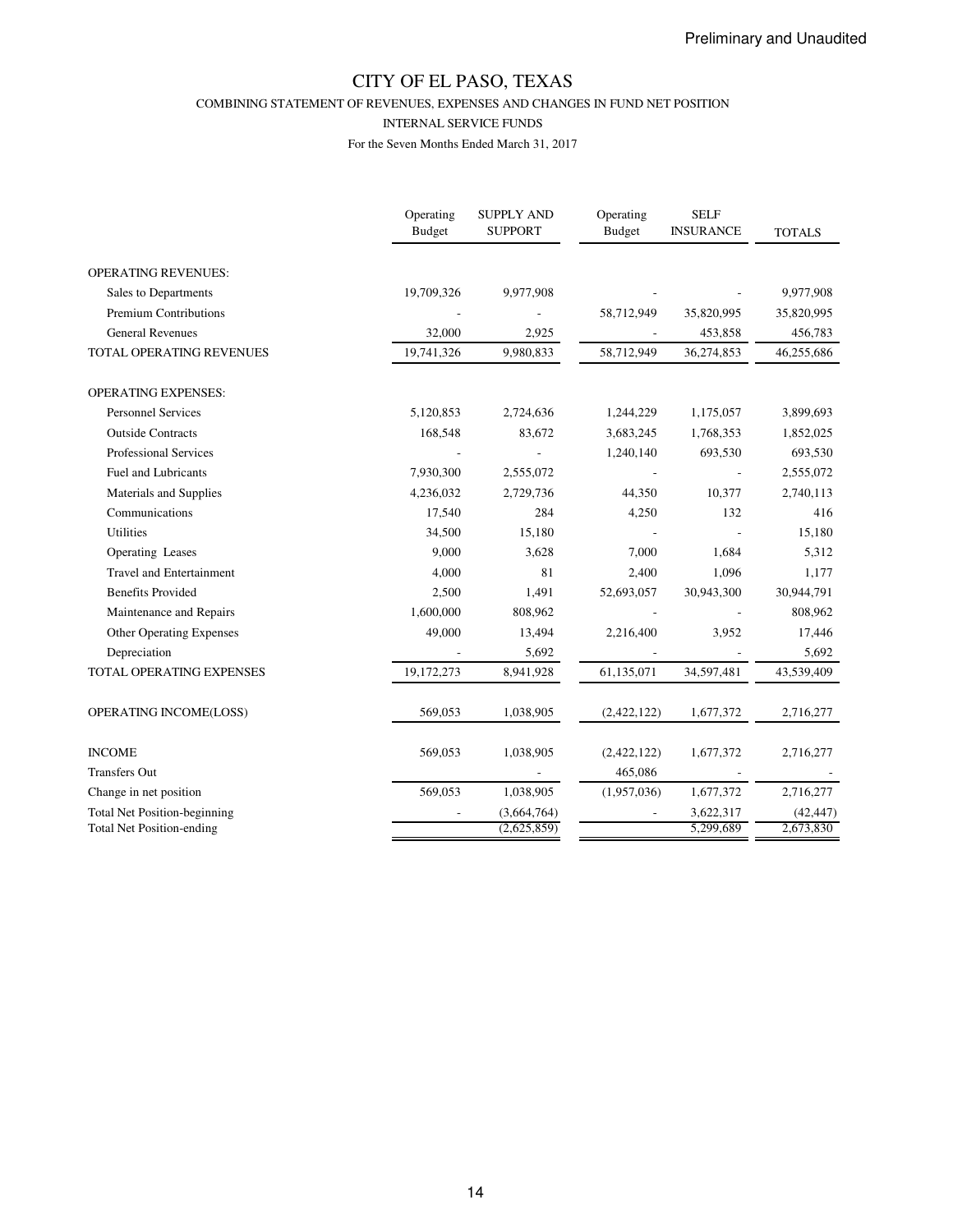COMBINING STATEMENT OF CASH FLOWS

INTERNAL SERVICE FUNDS

|                                                                                            | <b>SUPPLY AND</b><br><b>SUPPORT</b> | <b>SELF</b><br><b>INSURANCE</b> | TOTALS         |
|--------------------------------------------------------------------------------------------|-------------------------------------|---------------------------------|----------------|
| <b>CASH FLOWS FROM OPERATING ACTIVITIES</b>                                                |                                     |                                 |                |
| Receipts from customers                                                                    | 9,985,641                           | 36,275,277                      | 46,260,918     |
| Payments to suppliers                                                                      | (6,793,122)                         | (34,881,582)                    | (41, 674, 704) |
| Payments to employees                                                                      | (2,796,151)                         | (1,193,063)                     | (3,989,214)    |
| Proceeds (to) from other funds                                                             |                                     |                                 |                |
| Net cash provided (used) by operating activities                                           | 396,368                             | 200,632                         | 597,000        |
| <b>CASH FLOWS FROM CAPITAL AND</b>                                                         |                                     |                                 |                |
| <b>RELATED FINANCING ACTIVITIES</b>                                                        |                                     |                                 |                |
| Purchases of capital assets                                                                | (52, 517)                           |                                 | (52, 517)      |
| Net cash (used) by capital and related                                                     |                                     |                                 |                |
| financing activities                                                                       | (52, 517)                           |                                 | (52, 517)      |
| <b>CASH FLOWS FROM INVESTING ACTIVITIES</b>                                                |                                     |                                 |                |
| Interest                                                                                   |                                     |                                 |                |
| Net cash provided by investing activities                                                  |                                     |                                 |                |
| Net increase in cash and cash equivalents                                                  | 343,851                             | 200,632                         | 544,483        |
| Balances - beginning of the year                                                           | 709,274                             | 21,065,525                      | 21,774,799     |
| Balances - end of the year                                                                 | 1,053,125                           | 21,266,157                      | 22,319,282     |
| Reconciliation of operating income to net cash                                             |                                     |                                 |                |
| provided (used) by operating activities:                                                   |                                     |                                 |                |
| Operating income                                                                           | 1,038,905                           | 1,677,372                       | 2,716,277      |
| Adjustments to reconcile operating income to net cash<br>provided by operating activities: |                                     |                                 |                |
| Depreciation expense                                                                       | 5,692                               |                                 | 5,692          |
| <b>Compensated Absences</b>                                                                |                                     |                                 |                |
| Other Post Employment Benefits                                                             |                                     |                                 |                |
| Net Pension Obligation                                                                     |                                     |                                 |                |
| Change in assets and liabilities:                                                          |                                     |                                 |                |
| Receivables, net                                                                           | 4,808                               | 424                             | 5,232          |
| Inventories                                                                                | (154, 265)                          |                                 | (154, 265)     |
| Other assets                                                                               |                                     |                                 |                |
| Accounts and other payables                                                                | (427, 257)                          | (529, 352)                      | (956, 609)     |
| Accrued expenses                                                                           | (71, 515)                           | (947, 812)                      | (1,019,327)    |
| Net cash provided (used) by operating activities                                           | 396,368                             | 200,632                         | 597,000        |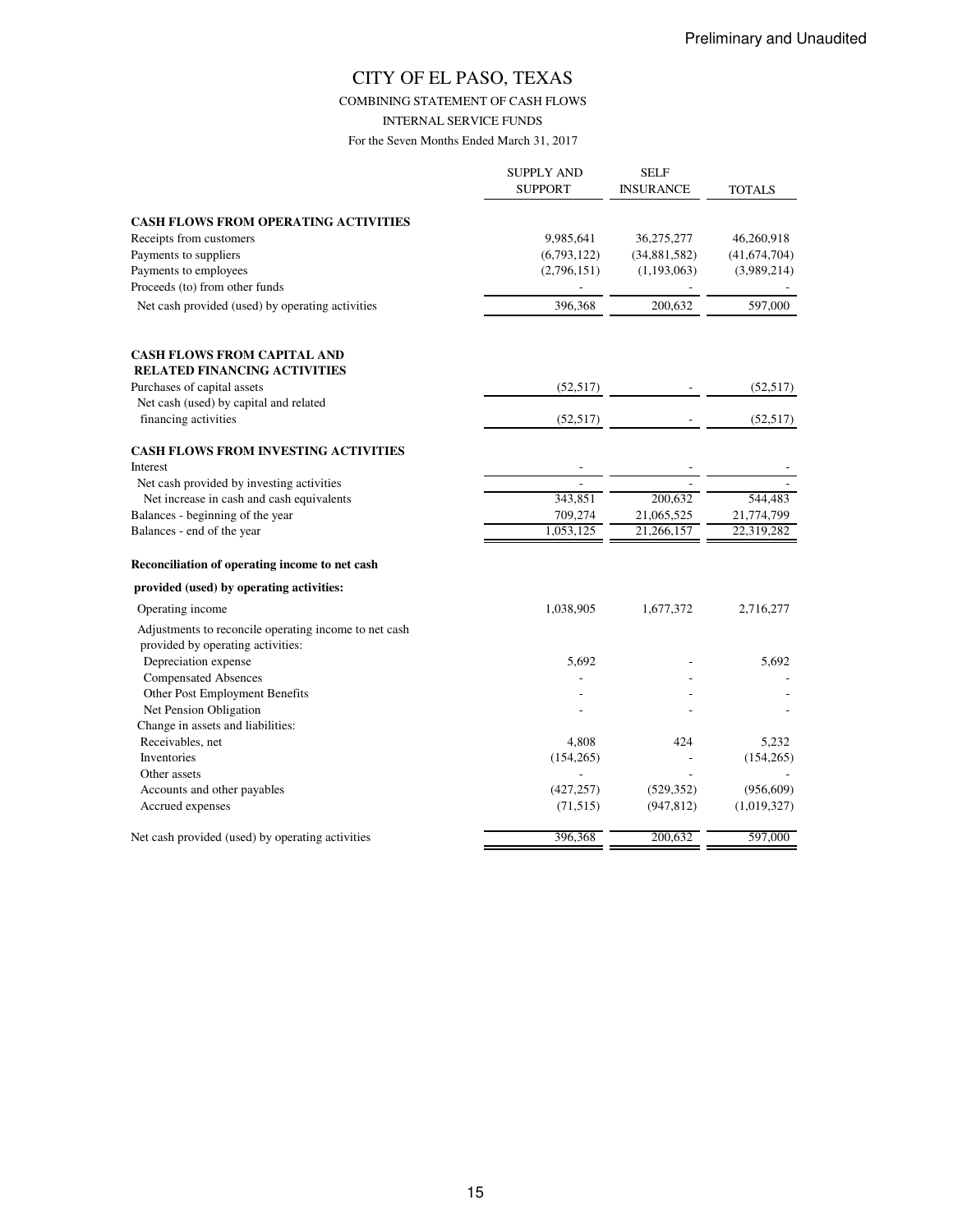COMBINING STATEMENT OF NET POSITION

PENSION TRUST FUNDS

March 31, 2017

|                                                       | El Paso Firemen and Policemen's |                           |             |               |
|-------------------------------------------------------|---------------------------------|---------------------------|-------------|---------------|
|                                                       |                                 | Pension Fund              |             |               |
|                                                       |                                 | (as of December 31, 2015) |             |               |
|                                                       | El Paso City                    |                           |             |               |
|                                                       | Employees'                      |                           | Policemen   |               |
|                                                       | Pension Fund                    | <b>Firemen Division</b>   | Division    | Total         |
| <b>ASSETS</b>                                         |                                 |                           |             |               |
| Cash and Cash Equivalents                             | 6,411,365                       | 5,873,103                 | 8,599,652   | 20,884,120    |
| Investments:                                          |                                 |                           |             |               |
| Mutual funds                                          | 21,254,906                      |                           |             | 21,254,906    |
| Commingled funds                                      | 53,833,171                      |                           |             | 53,833,171    |
| High-yield bond obligations                           | 47,826,591                      |                           |             | 47,826,591    |
| Corporate stocks                                      | 102,495,709                     |                           |             | 102,495,709   |
| <b>Bank Collective Investment Funds</b>               | 186,488,037                     |                           |             | 186,488,037   |
| Private equities                                      | 64,341,689                      | 20,750,461                | 30,419,852  | 115,512,002   |
| Real estate investment funds                          | 66,507,980                      | 30,762,836                | 45,097,838  | 142,368,654   |
| <b>Fixed Income Securities</b>                        | 97,966,289                      | 146,642,455               | 214,974,259 | 459,583,003   |
| <b>Domestic Equities</b>                              | 53,989,173                      | 152,225,001               | 223,159,478 | 429,373,652   |
| <b>International Equities</b>                         |                                 | 148,253,477               | 217,337,286 | 365,590,763   |
| Invested securities lending collateral                |                                 | 40,674,517                | 59,628,208  | 100,302,725   |
| Receivables - Net of Allowances                       |                                 |                           |             |               |
| <b>Commission Credits Receivable</b>                  | 135,603                         |                           |             | 135,603       |
| Due from Brokers For Securities Sold                  | 279,023                         |                           |             | 279,023       |
| <b>Employer Contributions</b>                         | 658,355                         | 151,364                   | 197,060     | 1,006,779     |
| <b>Employee Contributions</b>                         | 417,549                         | 128,491                   | 152,064     | 698,104       |
| Accrued Interest and Dividends                        | 843,024                         |                           |             | 843,024       |
| Other                                                 |                                 | 85                        | 86          | 171           |
| Prepaid Items                                         | 22,895                          |                           |             | 22,895        |
| Capital Assets:                                       |                                 |                           |             |               |
| Buildings, Improvements & Equipment, Net              | 750,345                         | 976,656                   | 976,655     | 2,703,656     |
| <b>TOTAL ASSETS</b>                                   | 704,221,704                     | 546,438,446               | 800,542,438 | 2,051,202,588 |
| <b>LIABILITIES</b>                                    |                                 |                           |             |               |
| Accounts Payable                                      | 2,653,151                       | 40,674,517                | 59,628,208  | 102,955,876   |
| <b>Accrued Payroll</b>                                | 1,044,781                       | 554,304                   | 745,269     | 2,344,354     |
| <b>Unearned Revenue - Commission Credits</b>          | 135,603                         |                           |             | 135,603       |
| <b>TOTAL LIABILITIES</b>                              | 3,833,535                       | 41,228,821                | 60,373,477  | 105,435,833   |
| <b>NET POSITION:</b>                                  |                                 |                           |             |               |
| Held in Trust for Pension Benefits and Other Purposes | 700,388,169                     | 505,209,625               | 740,168,961 | 1,945,766,755 |